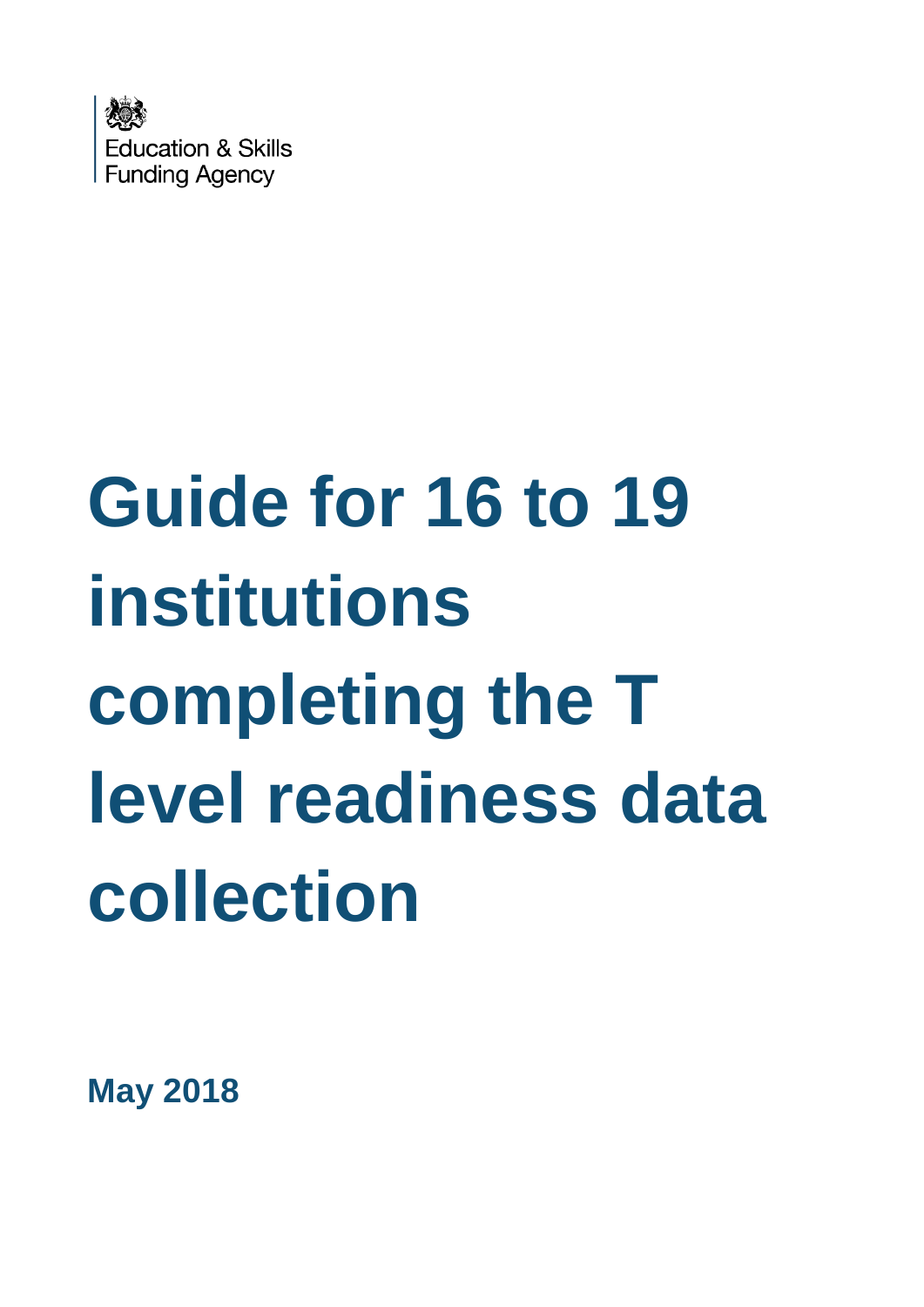# **Contents**

| Why should I complete this data collection?                               | 3              |
|---------------------------------------------------------------------------|----------------|
| Introduction and context                                                  | $\overline{4}$ |
| Technical education reform – our continued commitment to working with you | 4              |
| Completing this data collection                                           | 5              |
| Background and planning assumptions                                       | 6              |
| The data collection template                                              | 9              |
| Section 1: Provider details                                               | 9              |
| Section 2: Part 1 - Delivery intentions                                   | 9              |
| Section 2: Part 2 - Teaching professional readiness                       | 11             |
| Section 3: Buildings, space and equipment                                 | 13             |
| <b>Building condition categories</b>                                      | 13             |
| <b>Functional suitability</b>                                             | 14             |
| Specialist equipment for this T level route                               | 20             |
| Section 4: Other support                                                  | 22             |
| Section 5: Baseline assessment                                            | 23             |
| Categories                                                                | 24             |
| <b>Phases</b>                                                             | 26             |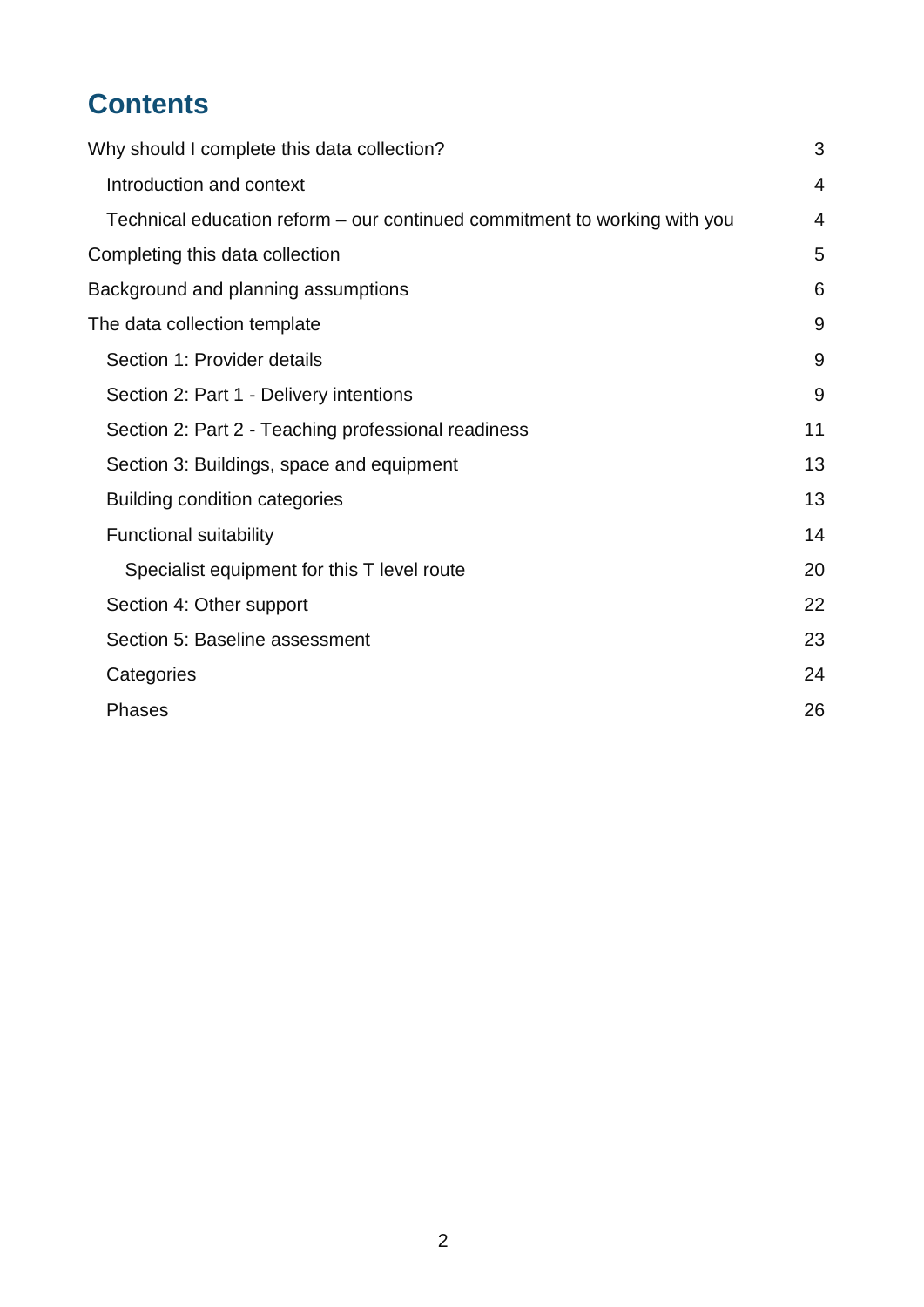# <span id="page-2-0"></span>**Why should I complete this data collection?**

#### **This is your opportunity to influence how we roll out T levels and to help co-design the support the DFE/ESFA offers to you.**

T levels will be larger and substantially more stretching than existing vocational and technical study programmes. Preparing for delivery is a long term project, which must start now if the sector is to be ready to make this step change.

This data collection is an important opportunity for you to provide the Department with information on what you plan to offer, and on how ready you are. It is also a useful planning tool for all providers. This is not a survey and completion is not compulsory; however, all providers who plan to offer T levels in the future are asked to supply the requested information.

This data collection will provide information which is essential for us to plan the delivery of T levels and will inform:

- how the roll out is planned and implemented
- how the funding approach to T levels is designed, in order to support T level providers using the additional **£500m per year,** as announced in the 2017 Budget
- how we can support providers to successfully deliver T levels, including how funding of up to **£20m,** allocated over 2 years, is spent to help further education providers prepare for the delivery of T levels and to help teachers prepare for this change, and whether there is a need and robust case for funding beyond the next 2 years
- if there is a need and a robust case for capital funding to support T level delivery
- how the Department work with the sector to co-create T levels and the funding system that will support them

Whilst we can confirm revenue funding and funding to support the workforce: there is no capital budget at present to support T Levels or fund specialist buildings and equipment and we cannot give any assurance that such funding will become available. This data collection asks you to provide information about your facilities and equipment and what improvements you may need to deliver T levels, including estimated costs. We will use this information to update existing data already held by the ESFA to give us a better understanding of your current situation.

We appreciate the amount of work involved in completing this data collection, but believe that it is an important task; it is essential for the Department's planning and will help inform T level planning within your own organisation.

All responses received will be treated confidentially. This data collection does not form part of any T level delivery selection process.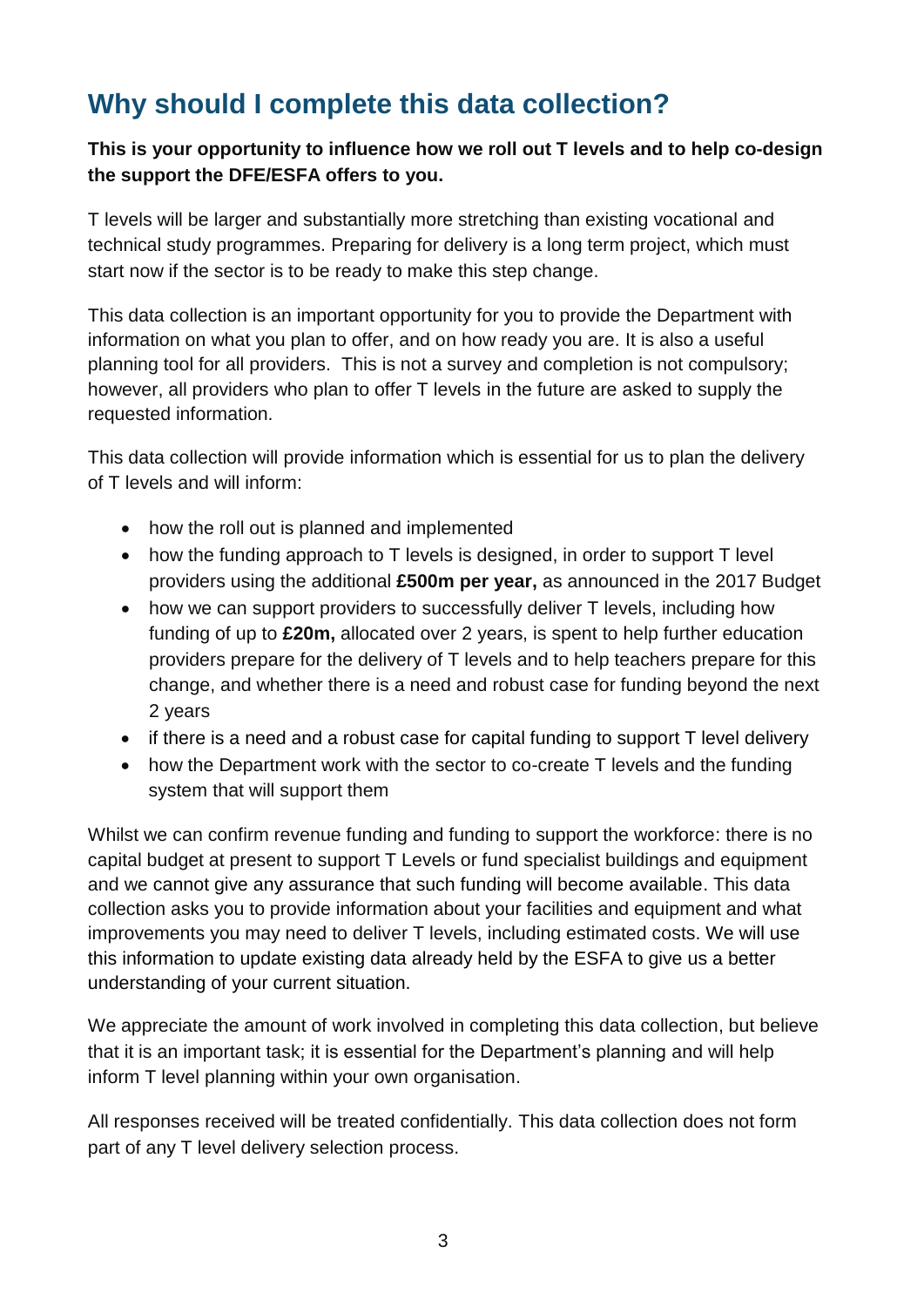It is also understood that these responses are based on early assumptions that might change. It should be noted that the answers given to this data collection or not completing this data collection, will not determine the funding that is ultimately allocated to your organisation.

The deadline for completion of this data collection is **midnight on 6 July 2018.**

## <span id="page-3-0"></span>**Introduction and context**

The Government's [Post-16 Skills Plan,](https://www.gov.uk/government/uploads/system/uploads/attachment_data/file/536043/Post-16_Skills_Plan.pdf) published in July 2016, accepted all [34](https://www.gov.uk/government/uploads/system/uploads/attachment_data/file/536046/Report_of_the_Independent_Panel_on_Technical_Education.pdf)  [recommendations from the Independent Panel on Technical Education.](https://www.gov.uk/government/uploads/system/uploads/attachment_data/file/536046/Report_of_the_Independent_Panel_on_Technical_Education.pdf) This included the introduction of a new framework of 15 technical routes to skilled employment for 16 to 19 year olds, which are either classroom-based (T levels) or work-based (apprenticeships). Eleven of these routes will be delivered as classroom-based level 3 technical study programmes called T levels, and through apprenticeships. The other 4 routes will be delivered as apprenticeships only.

The Institute for Apprenticeships has consulted on a set of occupational maps that will determine how occupations are categorised for T levels. These [occupational maps](https://consult.education.gov.uk/apprenticeships/institute-for-apprenticeships-occupational-maps/supporting_documents/Draft%20occupation%20maps.pdf) will help institutions determine how existing provision will fit within T levels.

## <span id="page-3-1"></span>**Technical education reform – our continued commitment to working with you**

We have been clear from the very beginning of our journey to reform technical education that government cannot do this alone: it must be a joint effort between government, education providers, employers and other key partners.

This means that we are committed to ensuring that you, as the future deliverers of T levels, are involved and able to input your views at all stages.

We have already held a number of events attended by many of you, aimed at raising awareness and giving you an informal opportunity to discuss our current proposals for T level programmes and the questions posed in our recent T level consultation. You have also had the opportunity to respond directly to the consultation to formally express your views.

This data collection is another way for us to gather information from you to make sure that we get these reforms right. The results will help us to understand your perspectives and priorities for delivery of T levels.

We therefore encourage completion so that we have as much information as possible about the needs of the sector.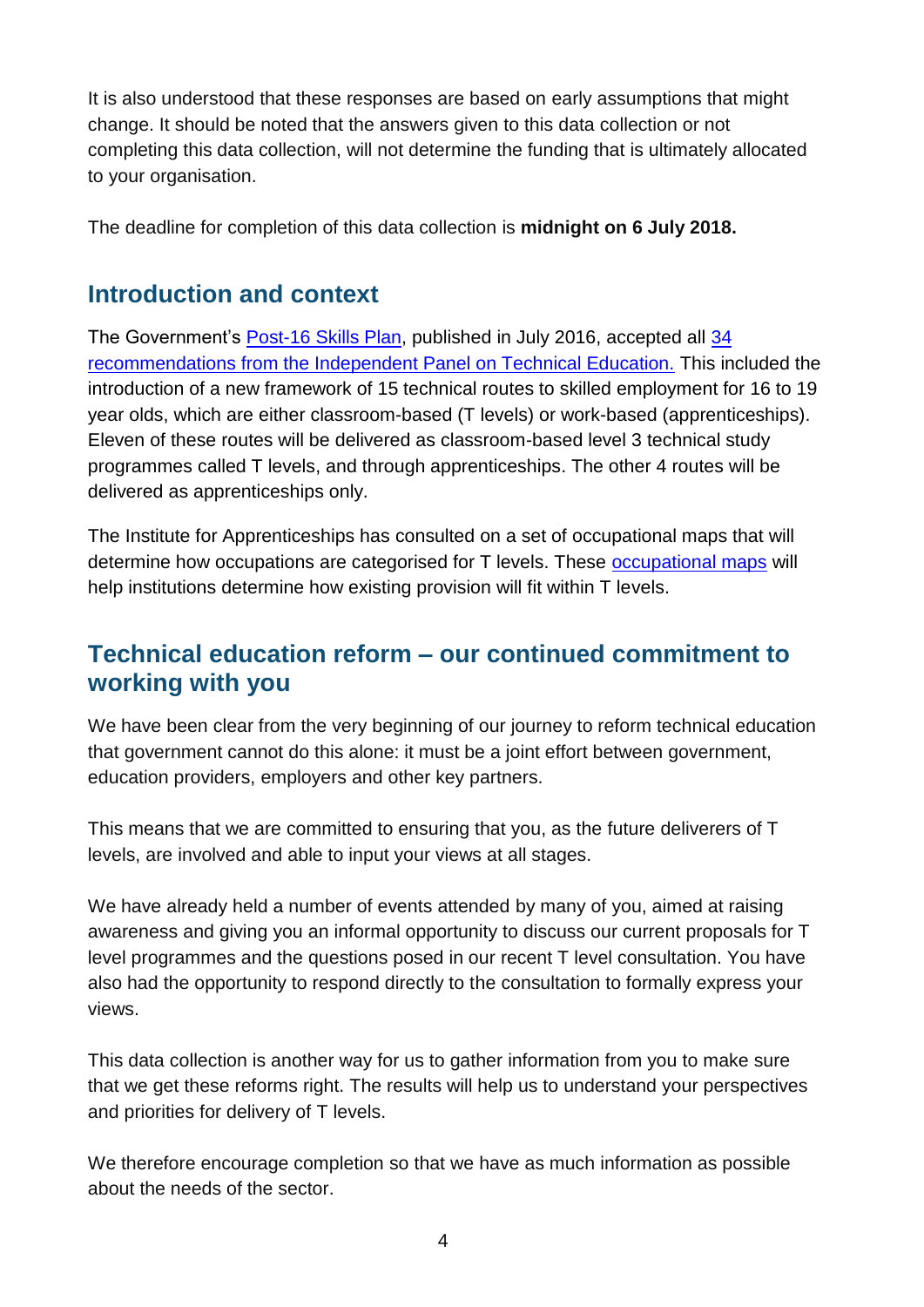# <span id="page-4-0"></span>**Completing this data collection**

This initial data collection has been devised to help us understand the support that providers consider they need to deliver T levels and the information you provide will allow us to assess readiness for delivery. Some sections of the data collection may be repeated in future to update our intelligence.

Some sections are formatted to collect information by T level route. We therefore recommend those parts are completed by the relevant department head with support from business and strategy development staff and then collated and submitted centrally.

You may wish to consider where information can be sourced from and who is most appropriate to complete each part of the data collection, for example, head of department or Human Resources. We make recommendations in each section.

This data collection is not an assurance of funding or delivery permission, and your answers will not determine the way in which funding is ultimately allocated. We may impose quality or delivery thresholds but for the purpose of this data collection you should assume that if you are currently delivering relevant vocational or technical qualifications you will be able to deliver T levels.

All information provided should be based on your best planning assumptions at time of completion. Please see the [Planning Assumptions section](#page-5-0) for further detail.

Please note that the numbers of questions and categories in the online data collection will change depending on the number of routes to deliver. We have therefore highlighted in the guidance to which categories the sections and questions refer.

There are also a set of [excel tables](https://www.gov.uk/government/publications/t-level-data-collection-guidance-2018) on GOV.UK which you may wish to complete to support you to gather the information for the data collection. They are for your use only and do not need to be submitted with the data collection.

This data collection forms part of a wider programme of research on the FE sector in 2018 which also includes the 2018 College Staff Survey of General FE colleges and Specialist FE colleges in England and the Post 16 Omnibus Survey, which you may be contacted about separately.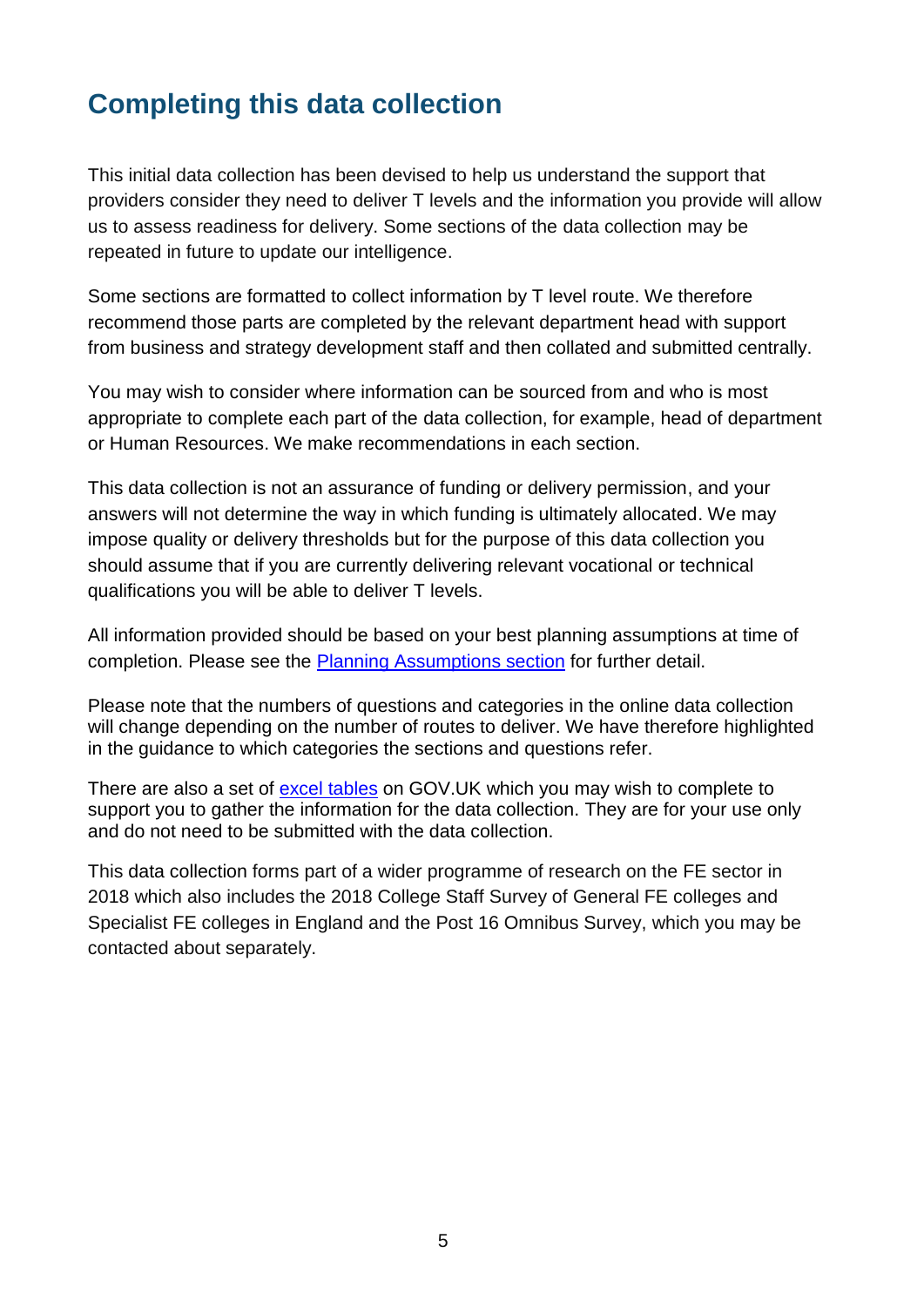# <span id="page-5-0"></span>**Background and planning assumptions**

The [T level consultation,](https://www.gov.uk/government/consultations/implementation-of-t-level-programmes) launched on 30 November 2017, set out the proposals for T level programmes and the wider reformed technical education system and sought views from employers, providers, learners, and others on how best to implement the reforms. The response to the consultation will be published shortly. The following sections provide those details we know about T levels and those that you should assume or consider as probable in your T level planning, and therefore should bear in mind when completing the data collection.

#### **What we know about T levels**

- both T levels and A levels will exist as high-quality, rigorous, level 3 study programmes. A levels will continue to support entry to degree level higher education
- T levels will be designed primarily to support entry to skilled employment in technical occupations at level 3 and above. They will also support progression to higher education options including higher technical qualifications, higher apprenticeships, degree apprenticeships, and technical degrees, including through Institutes of Technology, University Technical Colleges, Further Education Colleges and National Colleges
- both A levels and T levels will be prestigious programmes for ambitious students who want to progress into rewarding careers
- T levels are a classroom-based technical study programme, and will be available alongside apprenticeships as one half of a high-quality technical education offer. Of the 15 technical routes to skilled employment, 11 will be classroom-based and will therefore be delivered through T levels, as well as through apprenticeships.
- we expect the remaining 4 routes (Transport and Logistics, Sales Marketing and Procurement, Social Care and Protective Services) to be delivered through apprenticeships only
- T level panels (led by employers) have been put in place to design the content, which will be based on associated apprenticeship standards. Each T level programme will consist of 5 components:
	- o an approved technical education qualification at level 3
	- o maths, English and digital requirements
	- o an external work placement of at least 45 days
	- o any other occupation-specific requirements or qualifications, as set out by the relevant T level panel as part of the Institute for Apprenticeships and Technical Education
	- o any further employability, enrichment and pastoral (EEP) provision
- T levels are expected to average 1800 hours over 2 years. They will differ in size to reflect the requirements of different occupations; we expect the total time for most of the technical qualifications to fall between 900 and 1400 hours. The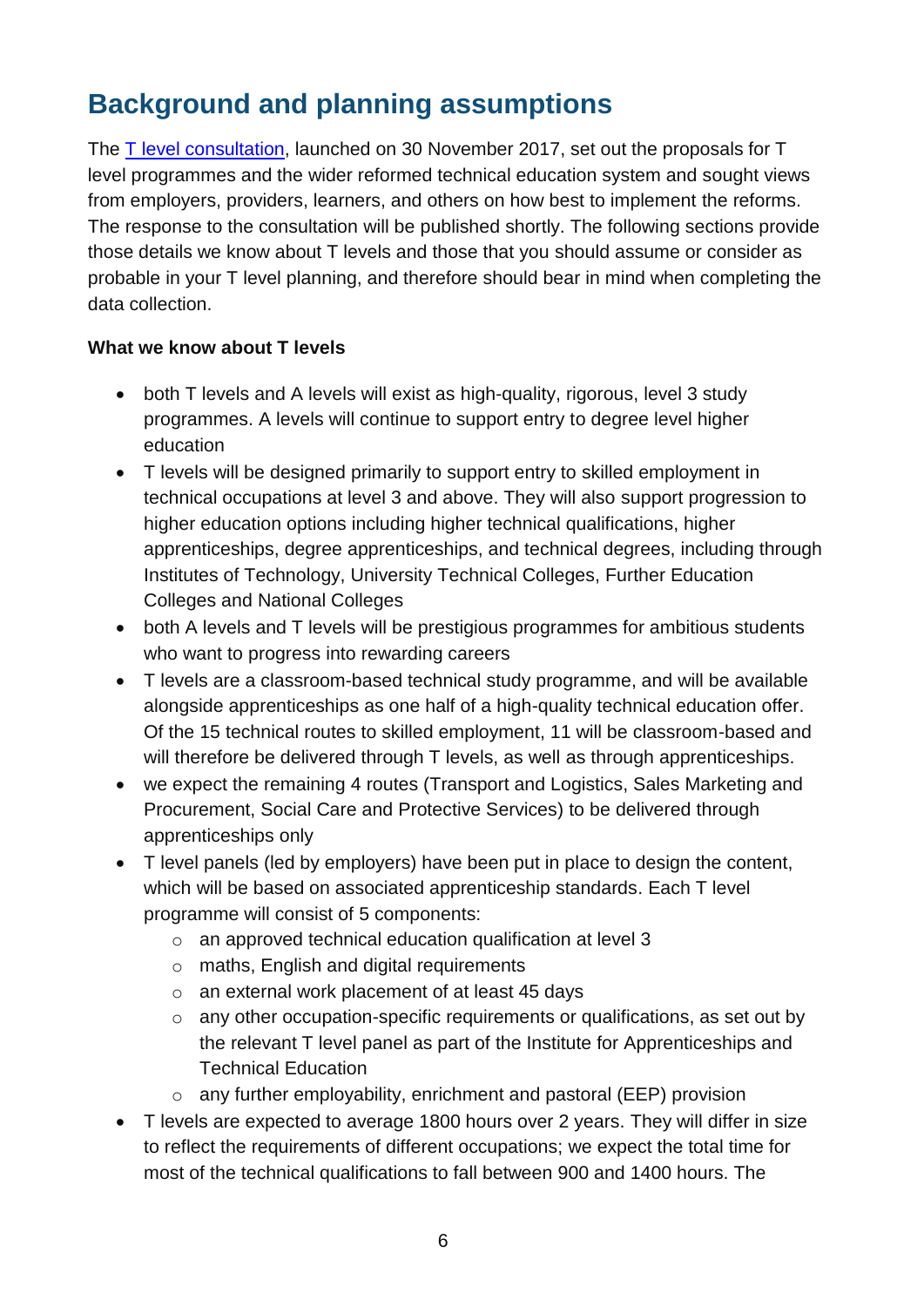remainder of the programme time will be made up of the other components listed above, including the work placement

- we expect that providers will increase and expand their T level offer over time. Our ambition is that T levels will be the default level 3 technical offer in the majority of providers by 2024
- we propose to review the range of level 3 qualifications currently funded by government and we consulted on the key principles of that review. We will set out next steps shortly
- as T levels are introduced we expect to reduce the number of other qualifications we currently fund
- our current planning assumptions for T level implementation are:
	- o **2020 to 2021 –** One pathway each from 3 routes:

**Construction Digital** Education and Childcare

- o **2021 ONWARDS –** Further pathways across all 11 routes introduced in annual phases:
	- **Construction Digital** Education and Childcare Legal, Finance and Accounting Engineering and Manufacturing Health and Science Hair and Beauty Agriculture, Environment and Animal Care Business and Administrative Catering and Hospitality Creative and Design

More information can be found in the  $T$  level action plan, [draft occupational maps](https://consult.education.gov.uk/apprenticeships/institute-for-apprenticeships-occupational-maps/supporting_documents/Draft%20occupation%20maps.pdf) and the [T level consultation.](https://www.gov.uk/government/consultations/implementation-of-t-level-programmes)

#### **Content for the first 3 pathways**

Groups of employers have been developing the content of the new T levels, setting out the knowledge and skills a student needs to have acquired upon completion of the programme. We will make the draft content for the first 3 pathways available to you to inform the completion of this data collection.

#### **What you should assume for data collection completion**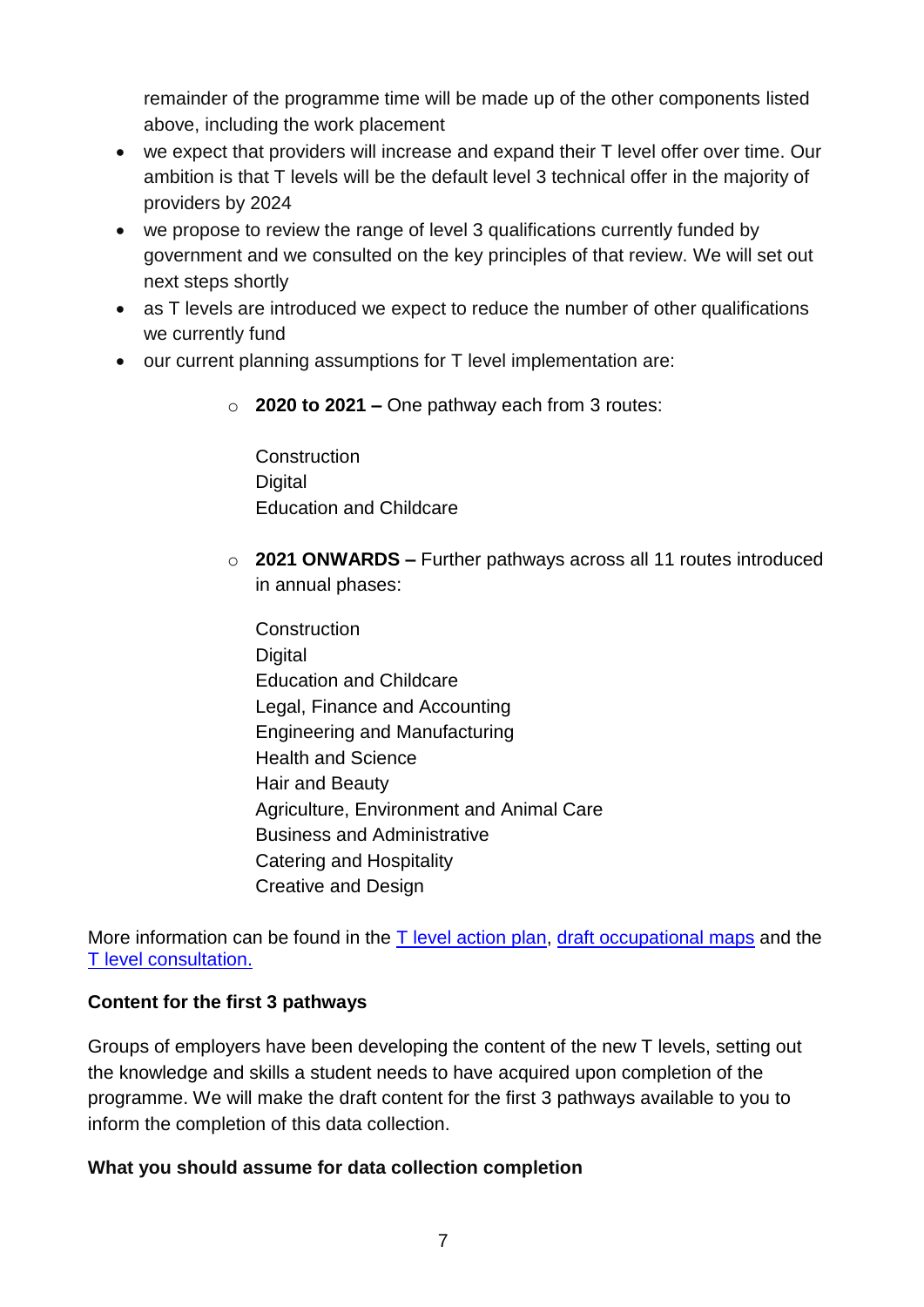We will be supply more detail in our response to the consultation, in completing this collection you should assume:

- there will be further demand on staffing due to the number of hours in a T level programme and additional requirements, for example staff visiting students on their work placements
- providers meeting specific criteria were asked to consider completing an expression of interest to deliver the first 3 T levels in the academic year 2020 to 2021. We plan to announce the results of the expression of interest by the end of May 2018
- we will re-consider this process and qualifying criteria, and there will be a further expression of interest process for providers to deliver T levels in academic year 2021 to 2022
- the process for providers to begin T level delivery from 2022 and beyond is not yet set. This data collection we are carrying out here is not connected to any future expression of interest process
- you should be aware of the role of Local Enterprise Partnerships (LEPs) in identifying local skills needs and already be taking these into account when planning your provision. In completing this data collection, we expect that you will take into account any locally and nationally published information on skills needs including those from your local LEP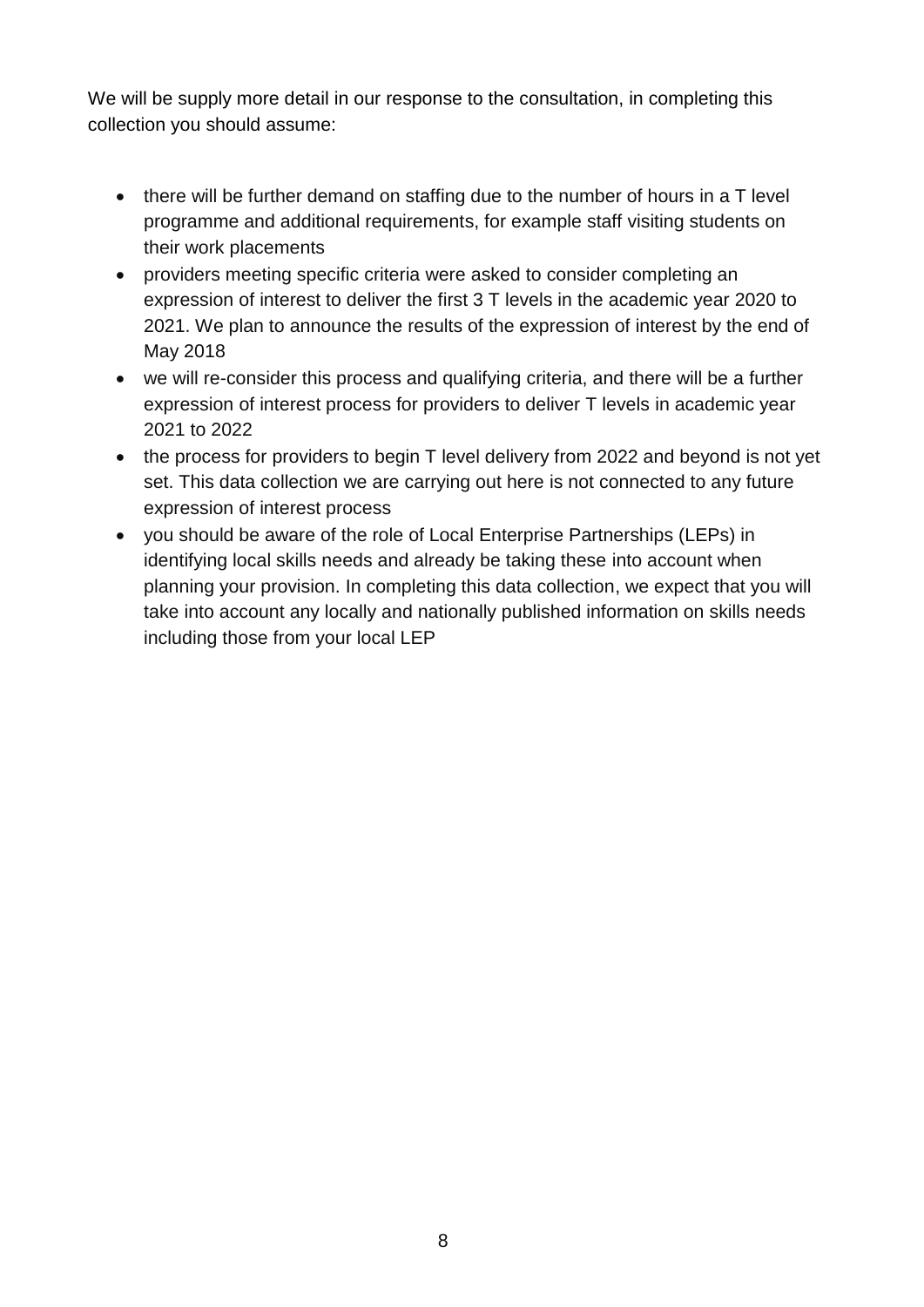# <span id="page-8-0"></span>**The data collection template**

## <span id="page-8-1"></span>**Section 1: Provider details**

#### **Category - Provider Details**

#### **The information contained within these questions will enable us to identify you and contact the key person or deputy if needed.**

#### **Provider name:**

Please include the full name. If you are planning to merge with another provider or you have recently merged, include who you have/or are planning to merge with and if your current name will be changing.

#### **Provider Local Authority:**

Please provide your Local Authority (LA) Area. If you offer provision in more than one area, state the LA area of your main office.

#### **Provider UPIN:**

Please confirm your UPIN in this text box.

#### **Provider type:**

Please use the dropdown box to choose one of the provider types.

#### **Key contacts (contact 1 and 2)**

Please provide details of 2 key contacts we could contact if needed. Please include name, job title, telephone number and email address.

Please note that all questions within the Provider Details and Key Contacts categories must be completed.

## <span id="page-8-2"></span>**Section 2: Part 1 - Delivery intentions**

We suggest relevant heads of department complete this section with support from business and strategy development staff.

This section concentrates on which T levels you anticipate delivering and in which year, and asks for estimated starts and the number of students in learning.

These student numbers will inform your responses to the remainder of this data collection and provide us with national planning assumptions. We appreciate this may change over time, but it will give us a standard planning assumption based on your current intentions.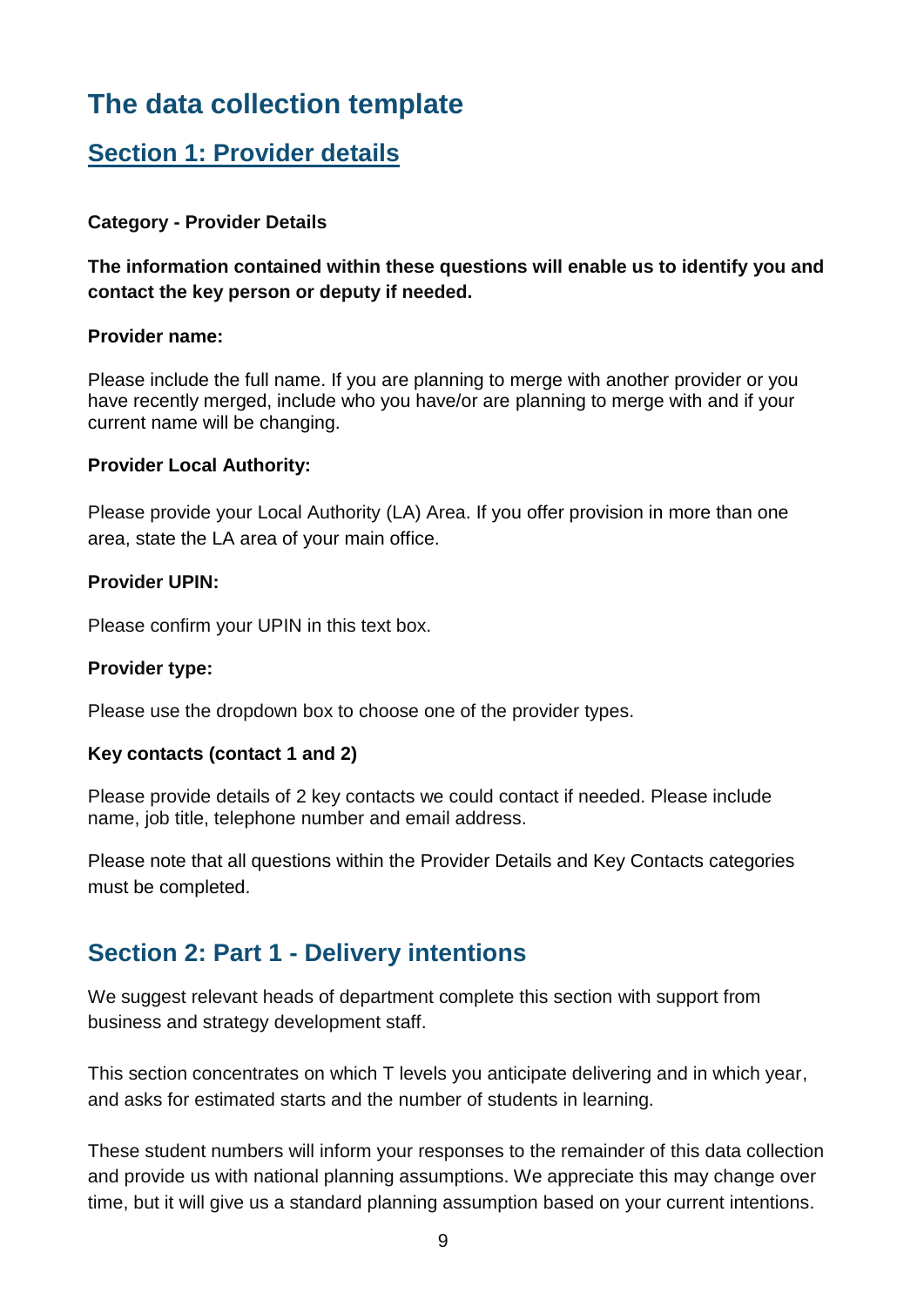By completing the boxes, you are not making a firm commitment to deliver these student numbers and the answers you give will not determine the way in which funding is allocated. The ESFA is not making a commitment to any funding through this process. We may in future impose quality or delivery thresholds but for the purpose of this exercise, you should assume that if you are currently delivering relevant vocational qualifications you will be able to deliver T levels.

#### **Category - Delivery intentions**

#### **Please complete the following for the anticipated year of introduction per route, estimated starts and the number of students in learning.**

To complete the boxes for the anticipated year of introduction of T levels in each route and estimated student numbers we suggest:

- you estimate when you are going to introduce each route
- if you have applied and been successful in your application to deliver T levels in academic year 2020 to 2021, please complete the expected student numbers for each available route from academic year 2020 to 2021 and onwards
- all other providers should complete the expected student numbers for each route available for each year from academic year 2021 to 2022. The process for selecting providers for 2021 and beyond is not yet set: you should plan to introduce each route to the timeline that suits your institution and not assume any barriers to introduction in any given year
- please note that a figure needs to be input for each year. Therefore if you are planning to deliver a route for example, from academic year 2024 to 2025 please input 0 in each box from 2020 to 2021 to 2023 to 2024
- **definition of starts**: this is the number of full-time students you anticipate starting the 2 year T level in each route in each year. To qualify a student must meet the current 6 week qualifying period for a full time programme
- **definition of students in learning**: This is the total number of students in learning on T levels in that route in that year, taking into account both first and second year students and average dropout rates. Your estimates of learner numbers must be realistic, particularly if you are planning to offer one or more T levels that comprise technical qualifications that you are not offering at present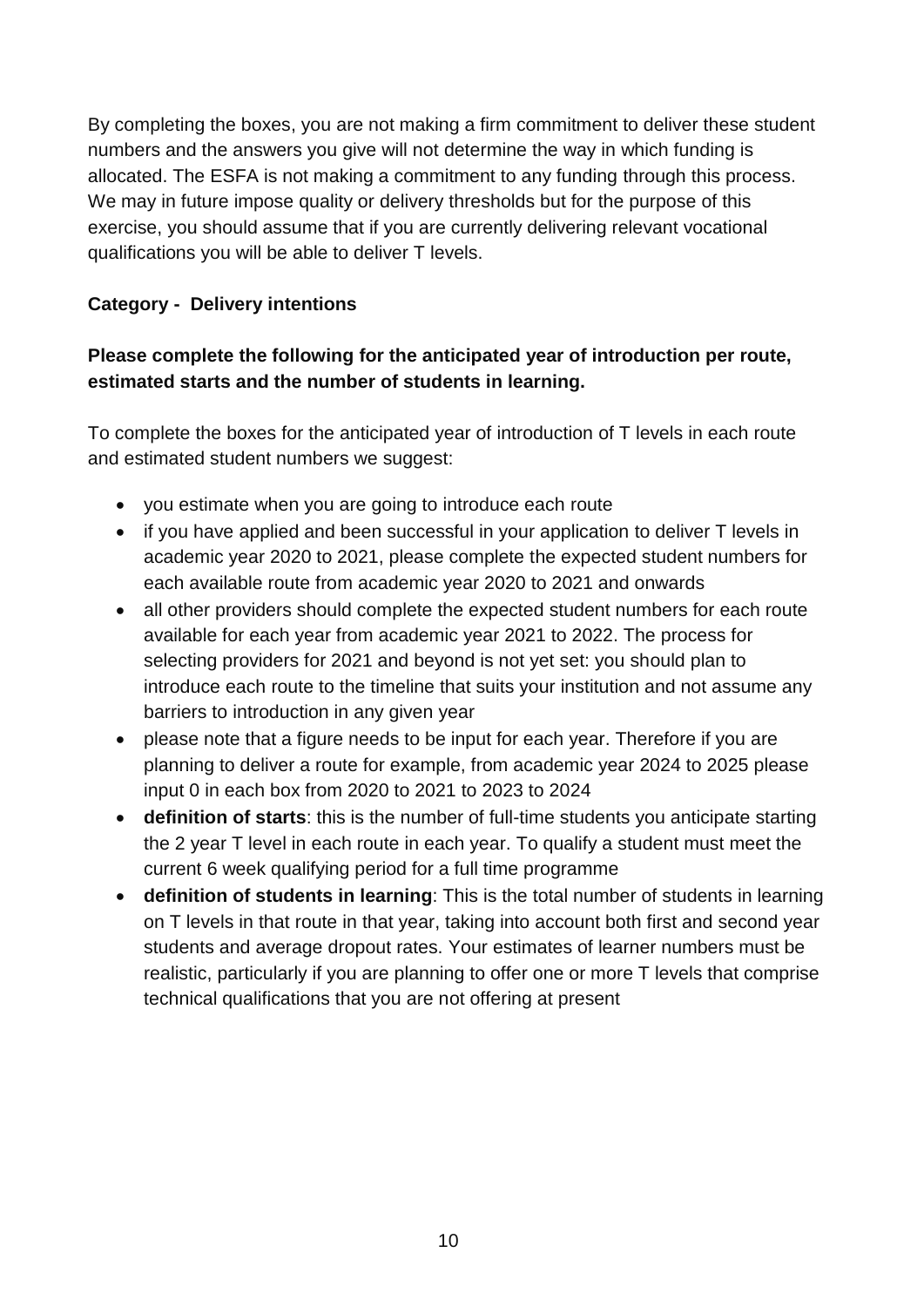|               | <b>Example Construction</b> |                                |
|---------------|-----------------------------|--------------------------------|
| Academic year | Expected number of          | <b>Expected total students</b> |
|               | starts                      | in learning                    |
| 2020/21       | 20                          |                                |
| 2021/22       | 20                          | 40                             |
| 2022/23       | 30                          | 50                             |
| 2023/24       | 30                          | 60                             |
| 2024/25       | 25                          | 55                             |
| 2025/26       | 40                          | 65                             |
| 2026/27       | 35                          | 75                             |

## <span id="page-10-0"></span>**Section 2: Part 2 - Teaching professional readiness**

We suggest Human Resources complete this section with input from relevant heads of department.

Critical to the success of T levels will be highly skilled and qualified staff. In delivering T levels it is expected that teachers and tutors will:

- be technically qualified in their specialist area
- be maintaining their competence via strong and regular links with their respective industries, linked to their professional body and/or have a licence to practice (where required)
- ideally have recent and relevant industrial experience
- be in possession of an appropriate teaching qualification

To help us prepare for delivery we now need to collect detailed information about those who currently deliver similar relevant technical programmes; and ask you to make an early assessment of future requirements for your organisation in terms of capability and capacity.

This assessment does not commit your organisation in any way, but will give us a good indication of where we need to focus our attention and support in the build-up to initial delivery.

#### **Category - Delivery intentions**

#### **Number of staff currently involved in the delivery of Level 3 programmes in this subject area.**

Please complete detailing the number of teaching staff (headcount – not FTE) you currently have delivering a similar relevant Level 3 programme per T level route.

#### **Number of staff required to deliver each T Level in each year.**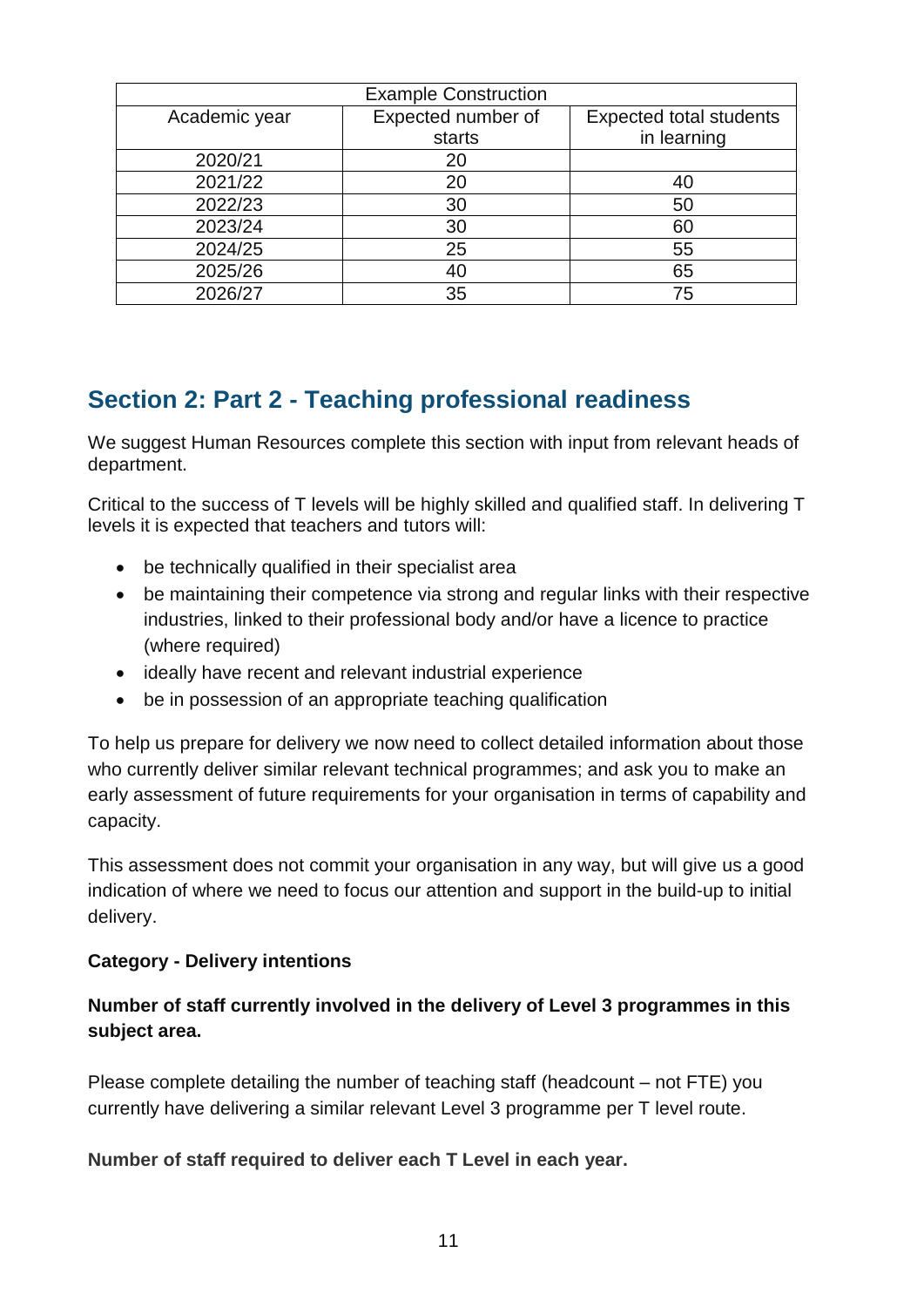Please complete detailing how many teaching staff (headcount – not FTE) you anticipate requiring to deliver T levels in each route in future years from academic year 2020 to 2021 until 2026 to 2027.

#### **How many staff currently involved in the delivery of Level 3 programmes in this subject area have the following qualifications?**

Please complete detailing the number of staff (headcount – not FTE) that will require each of the listed qualifications:

- Level 2 qualification in both English & maths
- Level 3 qualification in the subject area that they are primarily delivering
- Level 4 or higher qualification in the subject area that they are primarily delivering
- Teaching qualification at level 4
- Teaching qualification at Level 5 or higher
- Qualified Teacher Learning & Skills (QTLS)
- relevant professional body affiliation or registration (for example IEng, Habia, CSci Teach) and/or holds current Licence to Practice (for example Gas Safe Registered)
- has worked within the relevant industry sector within the last 5 years; or has completed a placement of at least 4 weeks duration in the relevant industry sector (within last 5 years)

#### **Are there any additional specialist qualifications that specific staff will require to deliver this T level route?**

Please complete indicating the types of qualifications required and the number of staff that require each one.

Please note that if you have more qualifications to add than space allows you can input them in the additional text box provided.

#### **Are there any additional specialist CPD interventions that specific staff will require to deliver this T level route?**

Please complete indicating the types of CPD intervention required and the number of staff that require each one.

Please note that if you have more CPD interventions to add than space allows you can input them in the additional text box provided.

**To help us develop a national support programme for FE staff delivering T levels we want to learn from the best CPD. Can you describe below any particularly good CPD experience you've had, what were these programmes/approaches, how were they delivered, who ran/delivered these and what specifically made them effective?**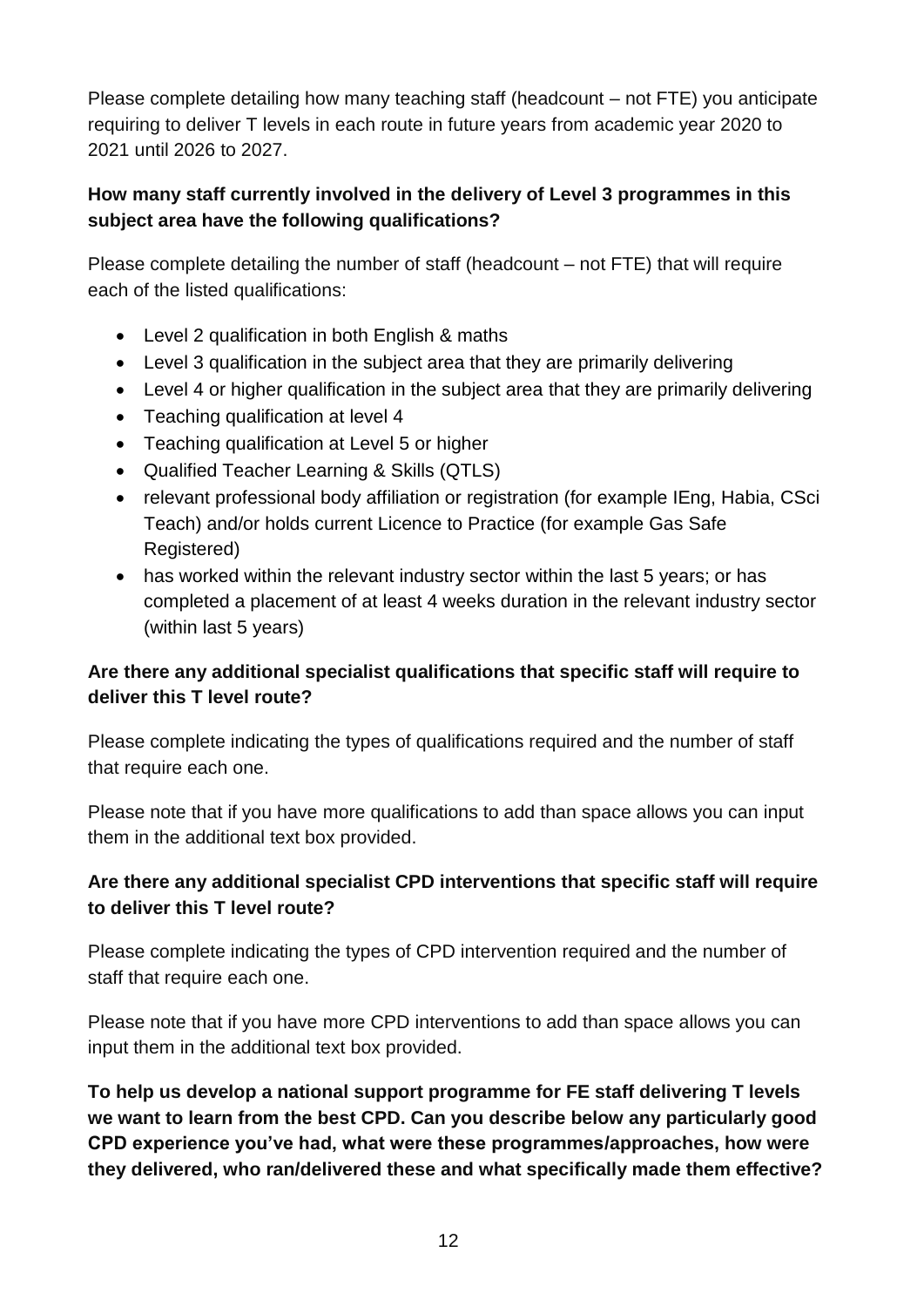Please provide details in the free text box of any good CPD experiences providing the specific detail requested.

Both parts of this section can be repeated up to 11 times, once for each route. You will need to complete a separate set of questions for each route you have stated in Section 2 that you will deliver. At the end of each set of questions please answer yes to the question 'Do you have another T level route to add?', then complete further sets until you have completed a set for all of the T levels you plan to offer. When you have completed the last set please answer no to the question 'do you plan to deliver more routes?' to move on to the next section.

## <span id="page-12-0"></span>**Section 3: Buildings, space and equipment**

This section asks you to provide updated data on the current condition and efficiencies (running costs, space usage, suitability) of your buildings. We will use this information to update existing data already held by the ESFA to give us a better understanding of current estate issues and additional resources that may be required to support T Level delivery. Further below we ask about your delivery intentions.

You should be aware that there is currently no DfE capital budget available specifically to fund specialist buildings and equipment and we cannot give any assurance that capital funding will become available for this.

In completing these questions you should provide answers based on the best information that you have available. We recognise that you will not all have this information readily available and realise there is not time to undergo, for example, a new estates survey so please do not commission additional surveys/ advice. If the data you have is not reliable then please do not provide it and leave the section that you are unable to complete blank.

Complete the questions below with your most recent information. The questions ask for information on all of your sites so we can understand your whole estate.

## <span id="page-12-1"></span>**Building condition categories**

The building condition category definitions are the same as those used for eMandate and for Area Review reports, as follows:

*A: As new. Typically built or major refurbishment within last 5 years.* 

- *B: Sound. Operationally safe with only minor deterioration.*
- *C: Operational. Major repair or replacement needed within 5 years.*
- *D: Poor. Serious risk of major failure or breakdown.*

Information on the detailed [definitions of building condition categories](http://www.building-knowledge.info/best-practice/consistent-condition-assessments/) can be found on GOV.UK.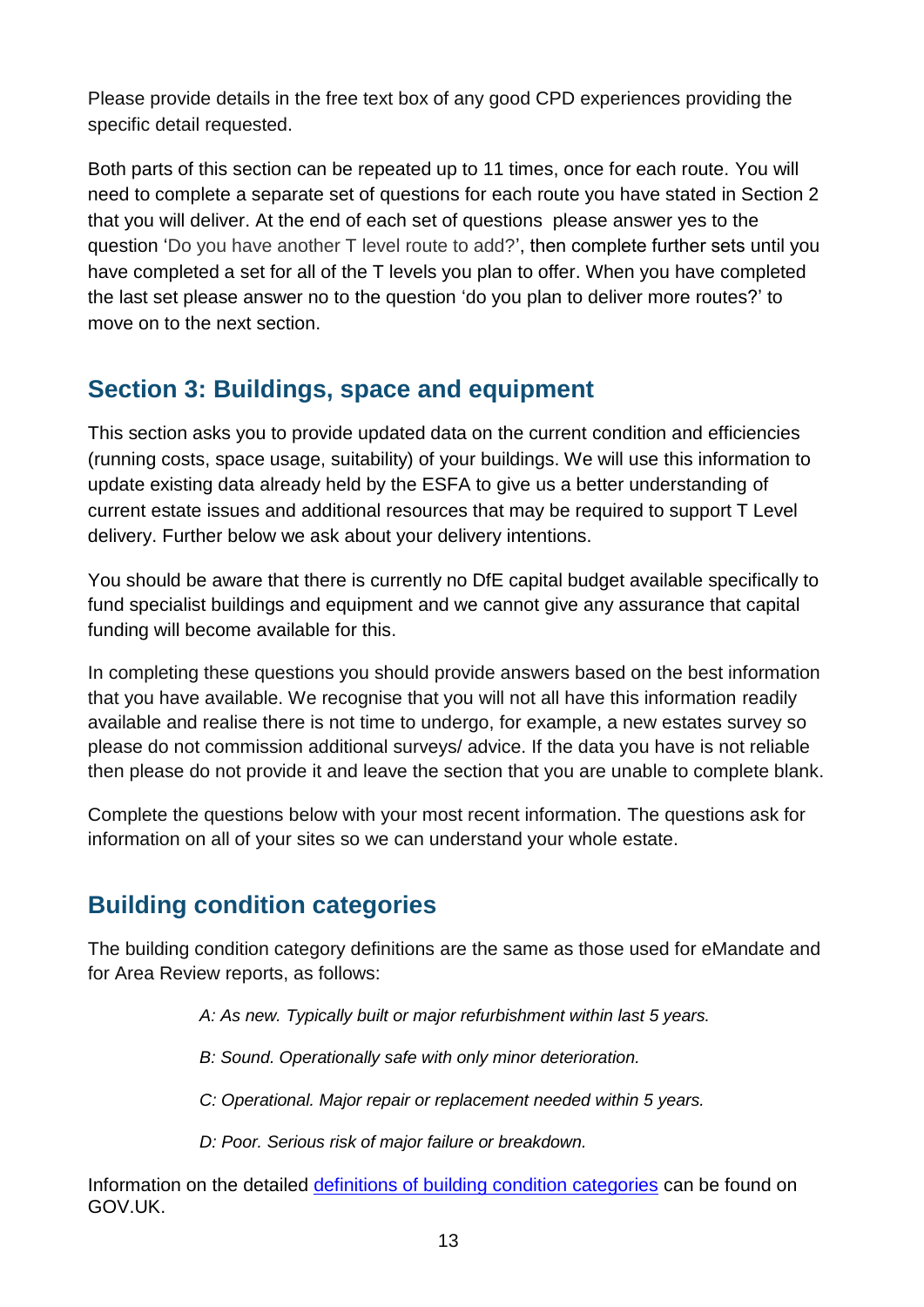## <span id="page-13-0"></span>**Functional suitability**

Judgement of functional suitability is usually informed in collaboration with curriculum managers. If the space is vacant, the indicator should assume the last or most recent use of that space. If space is temporarily vacant (for example due to refurbishment), the same assumption applies. Functional Suitability category definitions are as follows:

- o **Very Good** The Gross Internal Floor Area (GIFA) in sq m of space that is very well suited to its purpose. The room(s)/building(s) fully support current functions. There are no negative impacts upon the functions taking place in the space
- o **Good** The GIFA in sq m of space that is suitable for its purpose despite minor weaknesses. Regard such matters as aptness, flexibility and convenience of use, security of tenure, convenience of access, disabled access, economy of running and maintenance and location. The room(s)/building(s) provide a good environment for the current function in all or most respects. There may be shortfalls in certain areas, but these have only a minor effect upon current functions
- o **Satisfactory** The GIFA in sq m of space that is less than ideal but any disadvantages are judged to be either not serious enough to create real problems or are capable of being remedied using current resources. The room(s)/building(s) provide a reasonable environment for current functions in many respects, but has a number of shortfalls. These shortfalls may be causing mismatches between space and function that is having a more significant effect upon current functions than Category II rooms
- o **Unsatisfactory** The GIFA in sq m of space for which the disadvantages are such that use is possible only at excessive cost or with extreme difficulty or is limited in time. The room(s)/building(s) fail to support current functions and/or are unsuitable for current use. The operational problems associated with such space are major, and are constraining current functions in the space. Space in this grade may require alternative solutions, rather than straightforward improvements in particular features of the space

#### o **Category - Capital**

#### **Please enter site names that will be used in the following questions**

Please provide the names of each site/campus within your estate.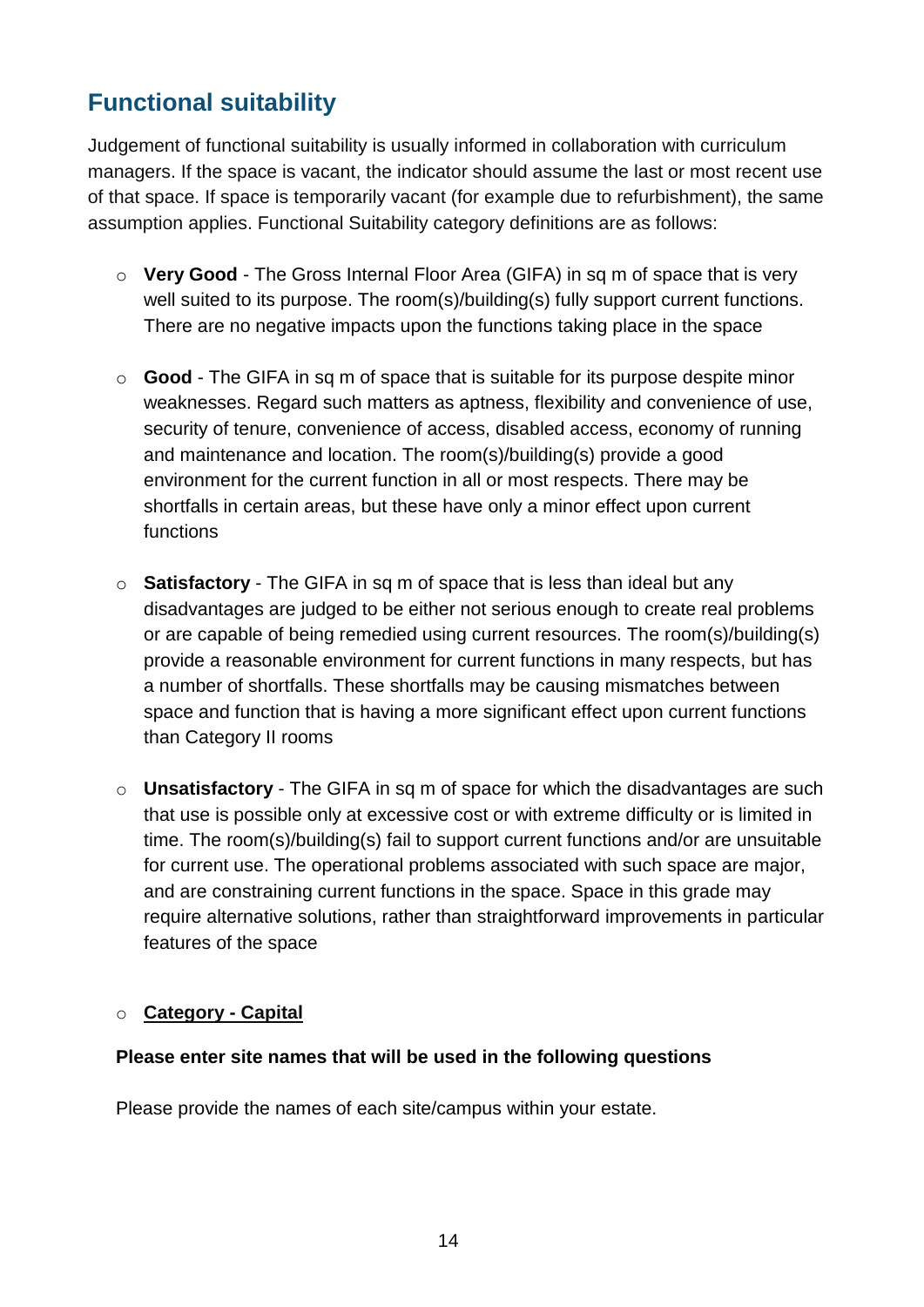#### **Running costs**

Please enter the total running costs for each site/campus per year in £. Include insurance, net service charge, cleaning, water & sewerage, maintenance, security (incl. staff costs), waste disposal, estate management, energy.

#### **Building condition category**

Please enter the Gross Internal Floor Area (GIFA) in square meterage for each site in each category. Use the most current information from your most recent survey but please amend according to the expected outcomes of any current works, including works and developments for which you have signed contracts but not have not yet started. If survey not available, use in-house estimates using the descriptors below. GIFA is defined as: "the area of a building measured to the internal face of the perimeter walls at each floor level" (Royal Institution of Chartered Surveyors).

Further information on building condition categories can be found at the beginning of this section.

A: As new. Typically built or major refurbishment within last 5 years

- B: Sound. Operationally safe with only minor deterioration
- C: Operational. Major repair or replacement needed within 5 years
- D: Poor. Serious risk of major failure or breakdown

#### **Vacant / not used (m2)**

Please enter GIFA in square metres of sites or parts of sites not used at all. For these purposes vacant is defined as space that has no planned, regular usage.

#### **Tenure**

Please enter GIFA in square metres for each site for which the provider has Freehold or Long Leasehold (>50 yr) title, or will have at the completion of current works. Exclude buildings that will be removed as part of current works.

Please enter GIFA in square metres for each site for which the provider has Leasehold title, including all forms of leases, after current contracted developments have been completed.

#### **Curriculum type**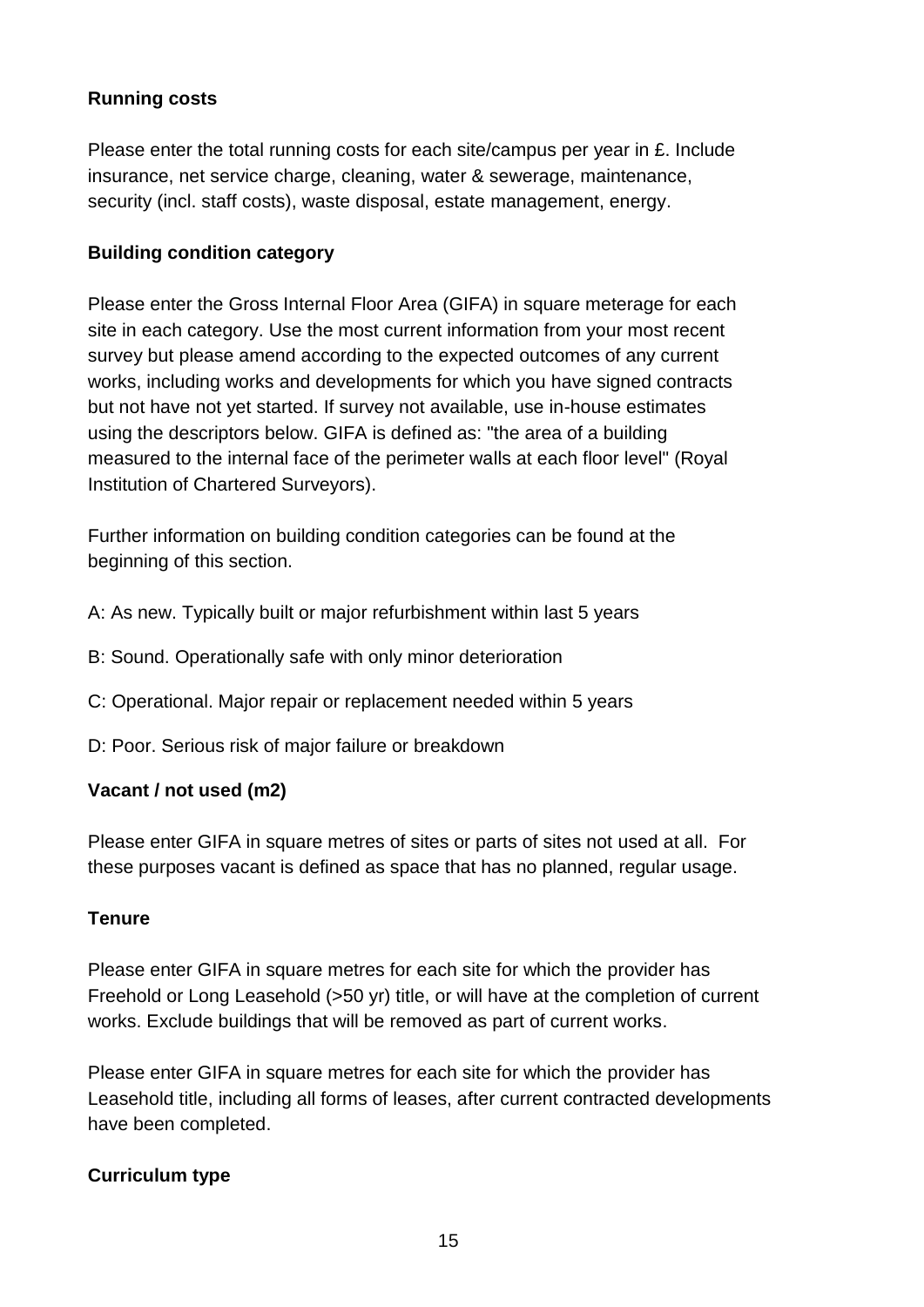Please enter in square metres the space at each site for general/non specialist or specialist curriculum. The definition of "Specialist Curriculum Space" is: Floorspace accommodate equipment and practical activity for T Level routes not suited for general classroom provision. Specialist space may comprise space that accommodates specific infrastructure, practical facilities, mechanical devices, as well as training resources unique to the industry (for example simulators). Include space with discrete facilities for high needs learners. Generic resources (for example, most IT infrastructure, equipment used by other curriculum areas) are excluded from this definition. Do not include ICT rooms used for several curriculum areas.

#### **Utilisation**

Please provide the utilisation rate for each site as a percentage. The utilisation rate is based on a week long survey of Room Use (Frequency) x Seat Use (Occupancy). [Further information](http://www.building-knowledge.info/best-practice/management-of-floorspace-in-further-education-colleges/) on how to undertake a utilisation survey is available. We do not expect colleges to undertake a utilisation survey to complete this data return and this information should only be provided where a survey has been undertaken in accordance with the guidance within the last 2 years.

Please also provide the date of the survey which determined the utilisation rate for each site. The survey date refers to the date of the report by the third party that collected the relevant information.

**In the text box enter any comments regarding any of the information provided, including any significant changes since you submitted your estates report to the Area Review, plans to remove or improve space in category D, any plans to improve utilisation, or any other related issues**

Please provide the information asked for in the free text box

#### **Category - Capital 2**

#### **Do you have an annually updated maintenance plan?**

Please provide a yes or no answer.

#### **If you replied yes, what is the total estimated cost for all works planned over the next 3 years?**

This question will only appear if you replied yes to the previous question, please provide an answer in £.

#### **If you replied no, what is the total estimated cost of all essential works**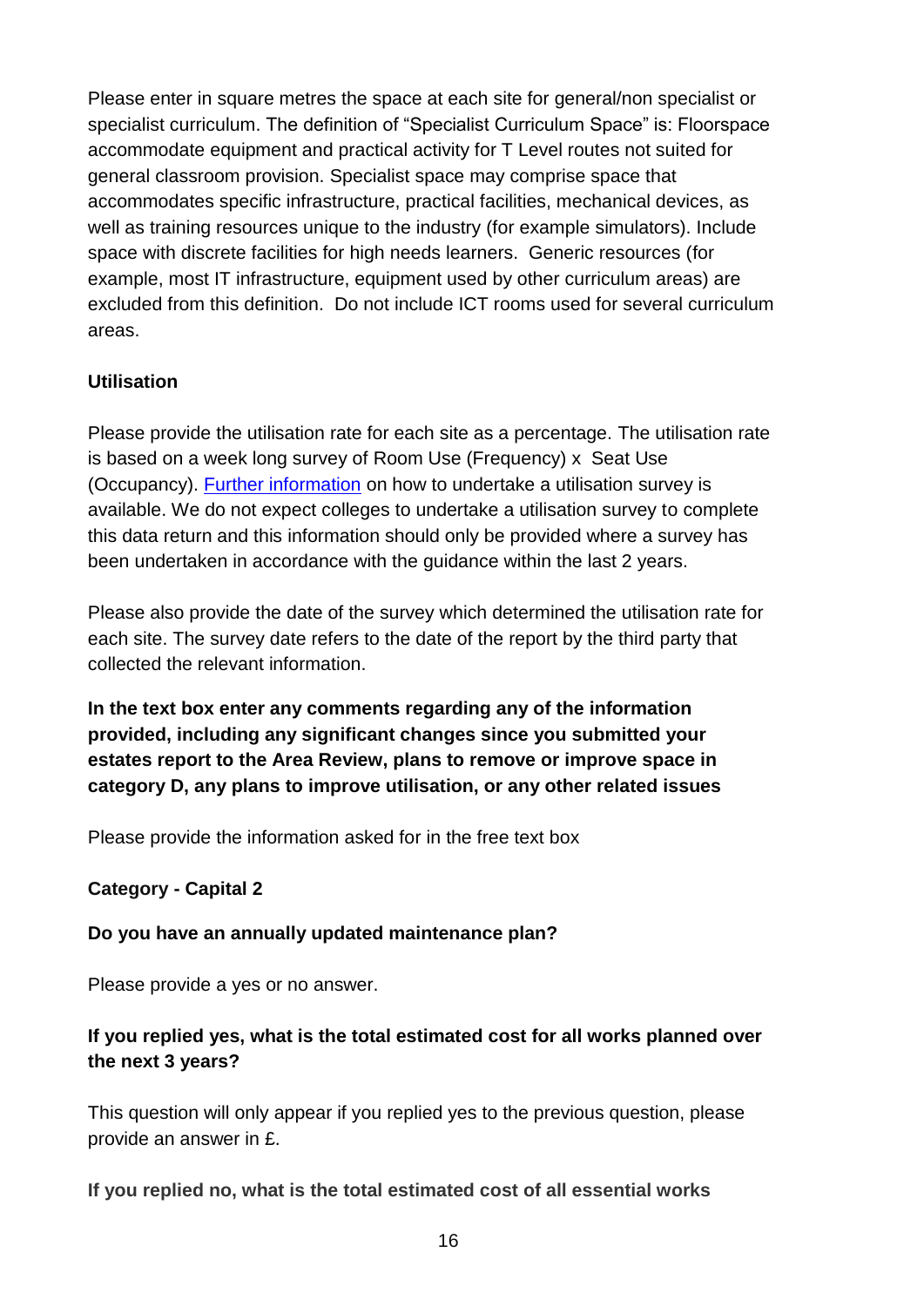#### **Required over the next 3 years to keep all buildings operational?**

This question will only appear if you replied no to the question, do you have an

annually updated maintenance plan. Please provide an answer in £.

#### **What is the total maintenance budget planned for next 3 years**

Please provide an answer in £.

#### **Category - Capital 3**

#### **Are you currently or within the next 12 months do you plan to undertake a capital project(s) not included as planned maintenance above?**

Please provide a yes or no answer.

**If you replied yes:** If you replied yes to the previous question, please provide details for each point in the box provided.

What is the total estimated cost for all these capital works? (£) What is the total GIFA of any new build? What is the total GIFA of any refurbishment? What is the total GIFA improved from condition category C/D to A/B?

#### **How do you plan to fund these works?**

This question will only appear if you replied yes to the question, Are you currently or within the next 12 months do you plan to undertake a capital project(s). Please provide details of all methods in which these works will be funded

College reserves Bank loan/finance Local Enterprise Partnership Capital Grant Disposal receipt Other ( please specify)

**Category - Capital 4**

#### **Do you have a capital project(s) that you plan to undertake but are currently unable to progress due to funding not being available?**

Please provide a yes or no answer.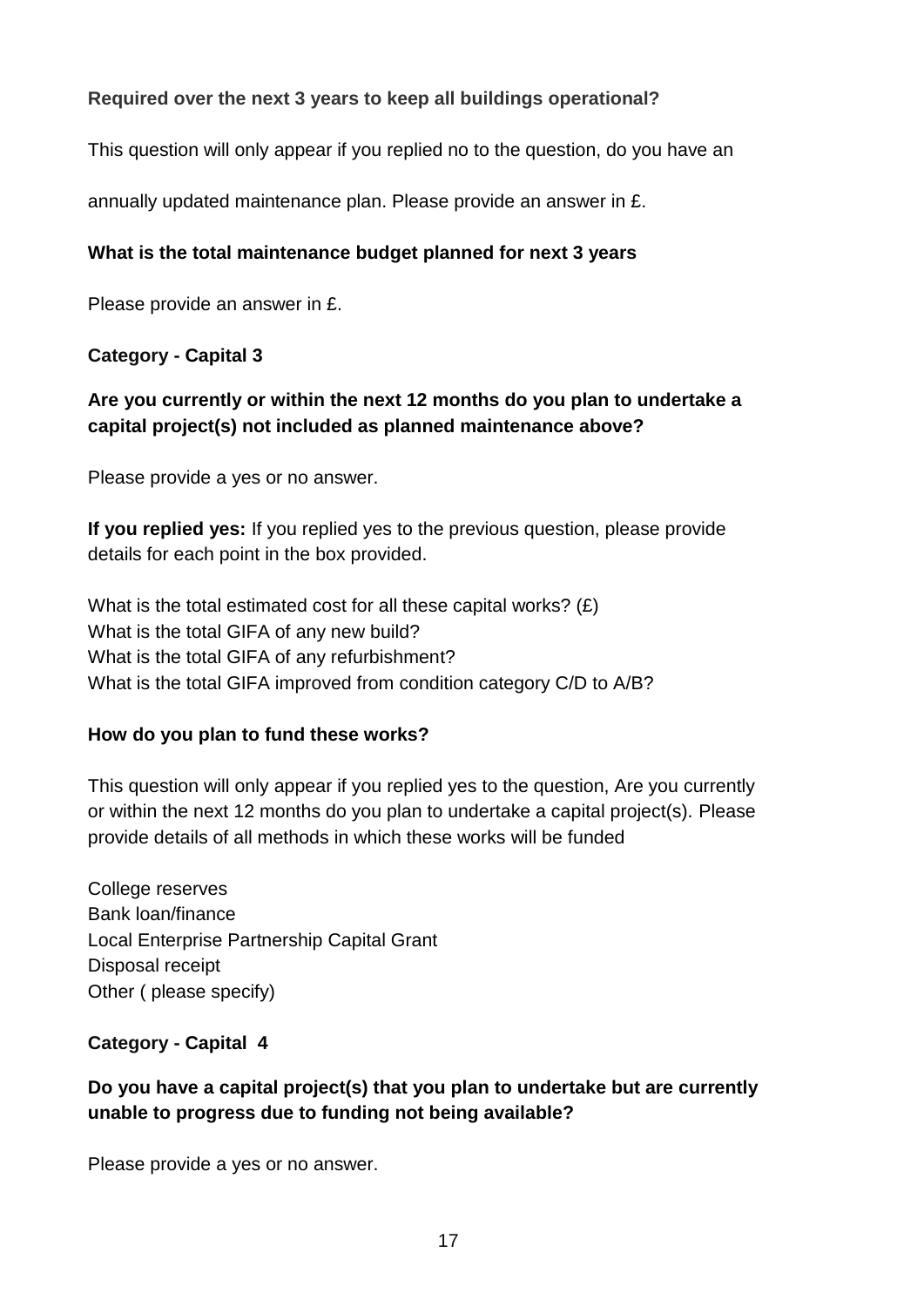#### **Are these projects referenced within a college estates strategy that has been agreed by the Governing Body within the last 3 years?**

Please provide a yes or no answer.

#### **If you replied yes to either of the previous questions**

If you replied yes to either of the previous questions, please provide details for each point in the box provided.

What is the total estimated cost for all these capital works  $(E)?$ What is the GIFA of any new build? What is the total GIFA of any refurbishment? What is the total GIA improved from condition category C/D to A/B What is the funding shortfall for these works?

#### **Do you have an estates strategy that has been agreed by the Board/Governing Body within the last 3 years?**

Please provide a yes or no answer

#### **If yes:**

This question will only appear if you replied yes to the previous question. Please provide details for each point in the box provided.

What was the date approved? What is the estimated cost of implementing the strategy in full?

#### **Do you have surplus land or assets that could be sold to fund the estates strategy?**

Please provide a yes or no answer

#### **If yes, what is the estimated value of these assets?**

This question will only appear if you replied yes to the previous question. Please provide the estimated value of these assets in £.

#### **Has you received any capital funding from Local Enterprise Partnerships?**

Please provide a yes or no answer

**If yes**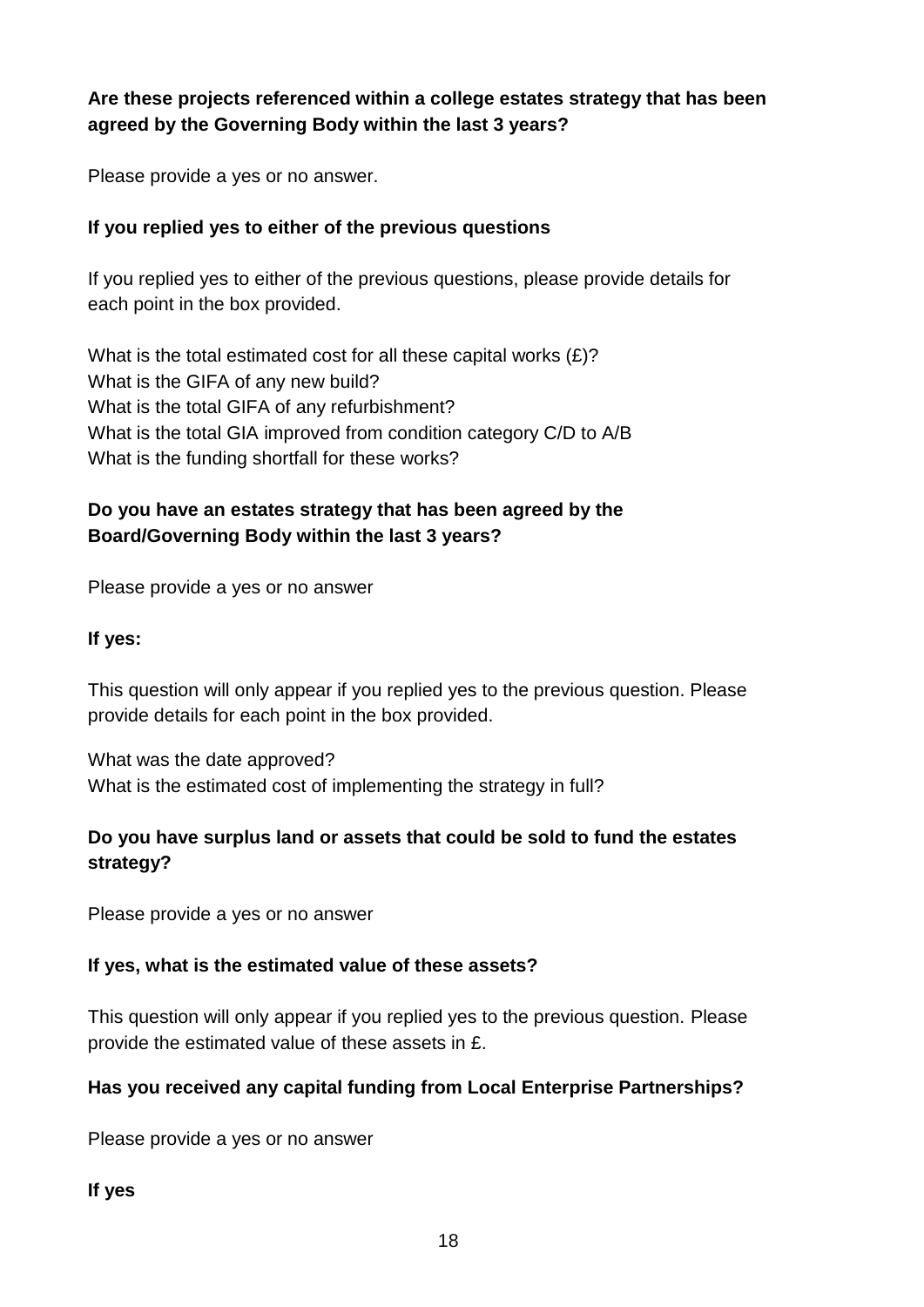This question will only appear if you replied yes to the previous question. Please provide details for each point in the box provided in £.

What is the total LEP grant(s) received?

What is the total expenditure incurred on LEP-supported projects?

#### **Category - Specialist space and equipment needed to deliver T levels**

#### **Please select the route this information applies to**

This section can be repeated up to 11 times, once for each route. You will need to complete a separate set of questions for each route you have stated in Section 2 that you will deliver. At the end of each set of questions please answer yes to the question 'Do you have another T level route to add?', then complete further sets until you have completed a set for all T levels you plan to offer. When you have completed the last set please answer no to the question 'do you plan to deliver more routes?' to move on to the next section.

#### **Estimated GIFA space requirements for this T level route**

Please provide the estimated space requirements for the route in m2 for both existing, new and total space.

#### **Enter the GIFA space in each building condition category to be used this T level route, on each site**

Please provide an answer for each relevant category against the building condition category definitions found in the introduction to this section.

Condition category at present (m2) Requiring refurbishment to be suitable tor T level route (m2) Condition category estimated after refurbishment (m2) Estimate cost of refurbishment (£)

#### **In this box, please describe the refurbishment plans**

Please provide details in the free text box

You will need the following information to complete the rest of this section: The definition of specialist facilities and equipment is as follows:

*Resources specific to the industries relevant to the T Levels you plan to offer, and that are required to produce those industries' goods and services. Resources may*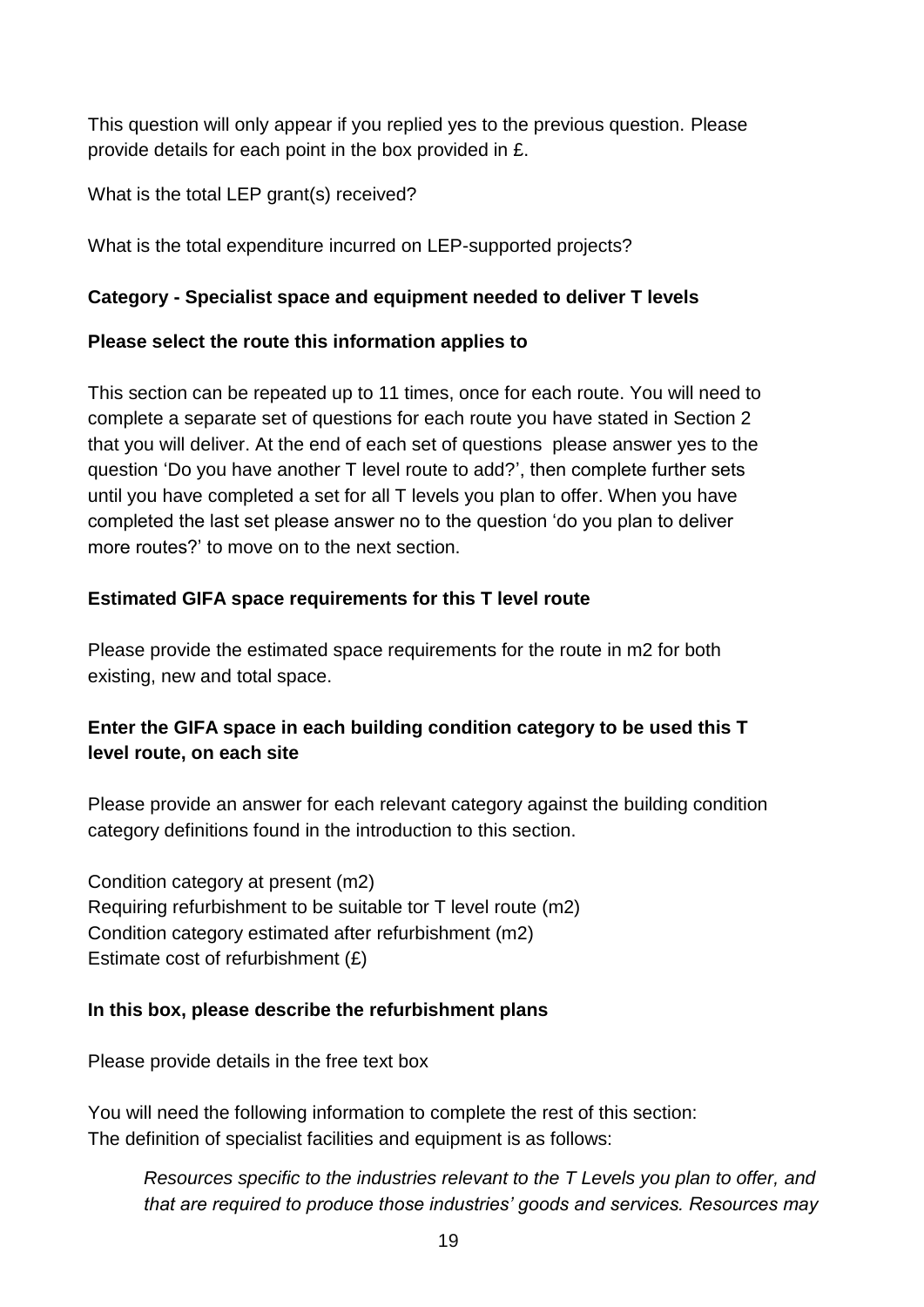*comprise specific infrastructure, practical facilities, mechanical devices and bespoke software, as well as training resources unique to the industry (for example simulators). Generic resources (for example most IT infrastructure, equipment used by other curriculum areas) are excluded from this definition.*

#### **New specialist curriculum space needed for this T level route**

Please provide an answer for each relevant category against either or both new build and lease.

#### **Category - Equipment**

#### **Existing equipment**

Please provide details of existing equipment against the categories:

| Description Number of units | Replacement date Replacement cost |                |
|-----------------------------|-----------------------------------|----------------|
|                             |                                   | per unit $(E)$ |

#### **Total cost of units needing replacement before 2025 to 2026**

<span id="page-19-0"></span>Please provide a total cost in £

### **Specialist equipment for this T level route**

#### **Additional equipment required**

Please provide details of existing equipment against the categories below. Only enter equipment if each unit is worth £20k or more. If you are not sure of your requirements, enter "TBA" in Description:

| ∽ | 1000<br>≏ | $-$ roof tirool<br>്ലാr<br>w | $\cdots$<br>็∩et<br>,,,              |  |
|---|-----------|------------------------------|--------------------------------------|--|
|   | .<br>'''  |                              | $\overline{\phantom{0}}$<br>77<br>しん |  |

#### **Total cost of new equipment**

Please provide a total cost in £

#### **Total cost of replaced and new equipment**

Please provide a total cost in £

#### **Cost summary, please state years by which estimated spend will be completed:**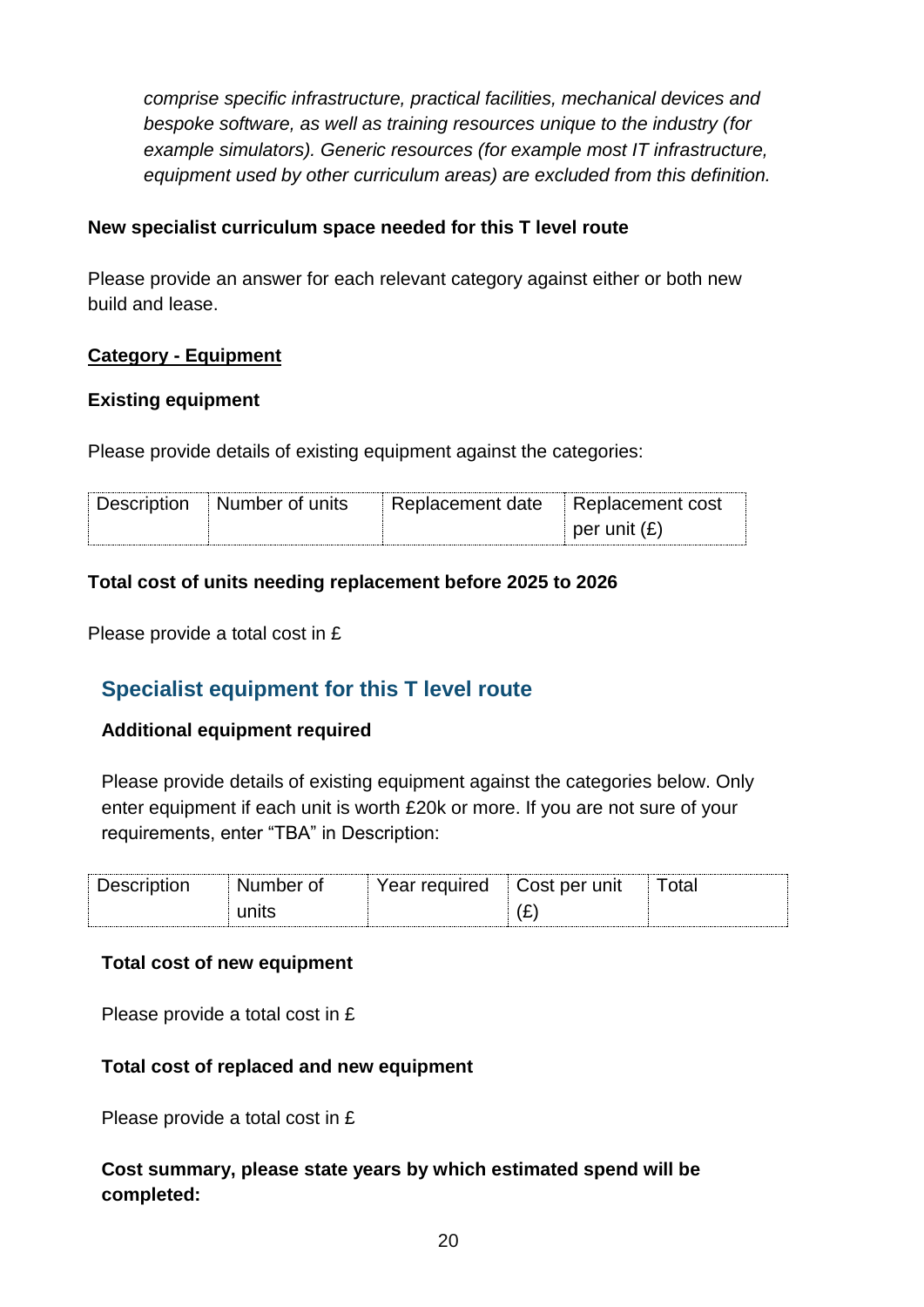Please provide the total cost and the cost in each year for each relevant category in £.

Estimated refurbishment costs Estimated new space costs Estimated equipment costs Total estimated costs

#### **Cost and funding plan for this T level route**

Please provide the cost in £ for each relevant category: refurbishment, new space, specialist equipment. Please also provide any comments or sources in the last box.

Other sources Reserves Loan Disposal of land/assets ESFA Capital Funding (if available)

#### **In the comments box below, please summarise the T levels you plan to offer that may be able to share space and equipment**

Please provide details in the free text box

**What alternative approaches would you take if resources were insufficient to support all developments and resources described above? For example, you may want to consider short-term leasing of equipment while awaiting funds to enable purchasing.**

Please provide details in the free text box up to a maximum of 200 words.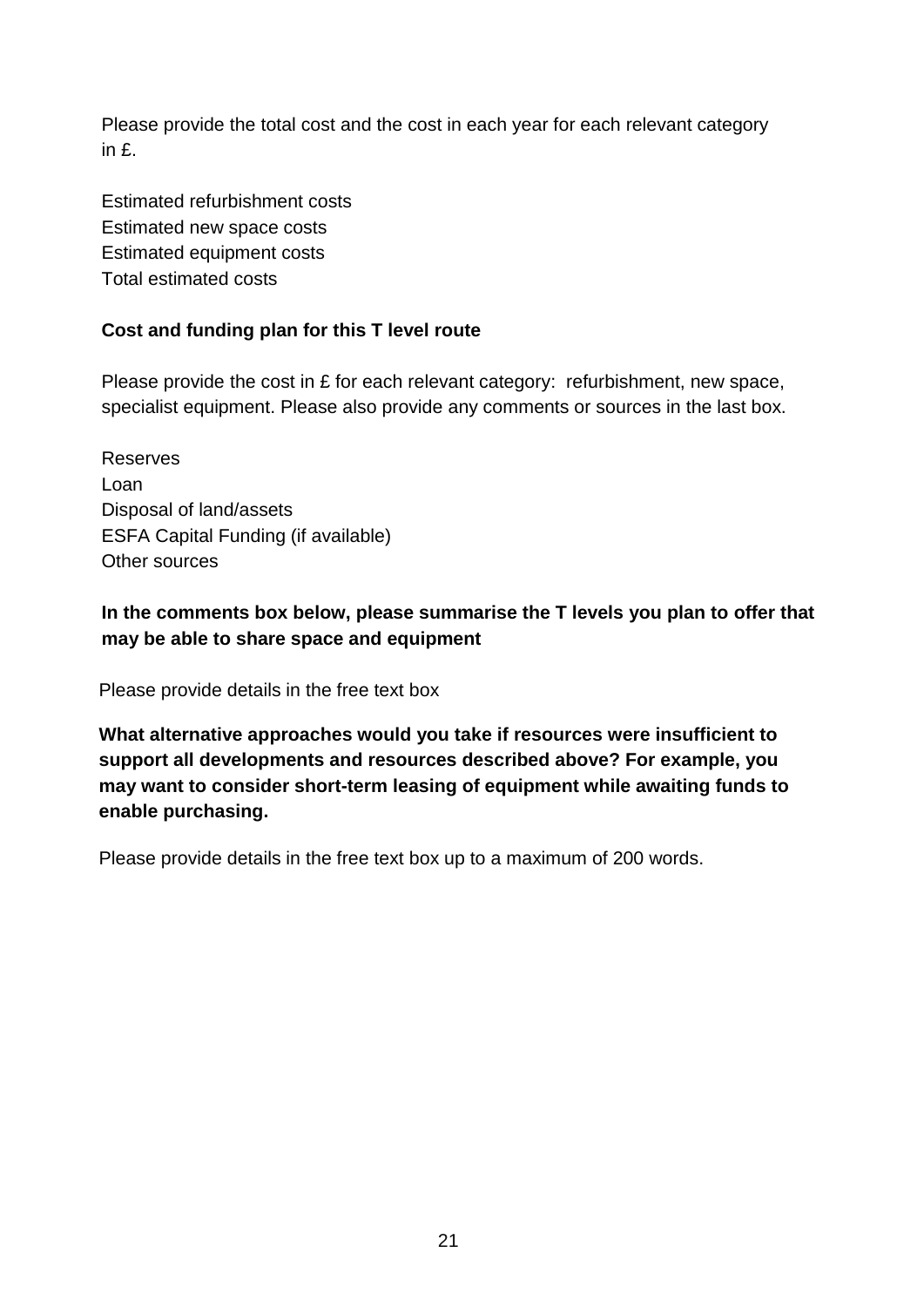## <span id="page-21-0"></span>**Section 4: Other support**

#### **Category - Marketing and Communication**

This section is about promoting T levels to others, the actions you may need to take and who your audience might be. For example, students, careers advisers and schools.

#### **In your view what are the 3 most effective activities providers should carry out to achieve successful T level promotion?**

Please provide the 3 most effective activities you could carry out as a provider in the boxes provided.

| <b>Provider Activities</b> | <b>Provider Activities</b> | <b>Provider Activities</b> |
|----------------------------|----------------------------|----------------------------|
|                            |                            |                            |

#### **In your view what are the 3 most effective activities ESFA/DfE should undertake to support you to market T levels (including how we can support you in your relationship with employers)**?

Please provide the 3 most effective activities the ESFA could carry out to support you in the boxes provided.

| <b>ESFA/DfE</b> activities | <b>ESFA/DfE</b> activities | <b>ESFA/DfE</b> activities |
|----------------------------|----------------------------|----------------------------|
|                            |                            |                            |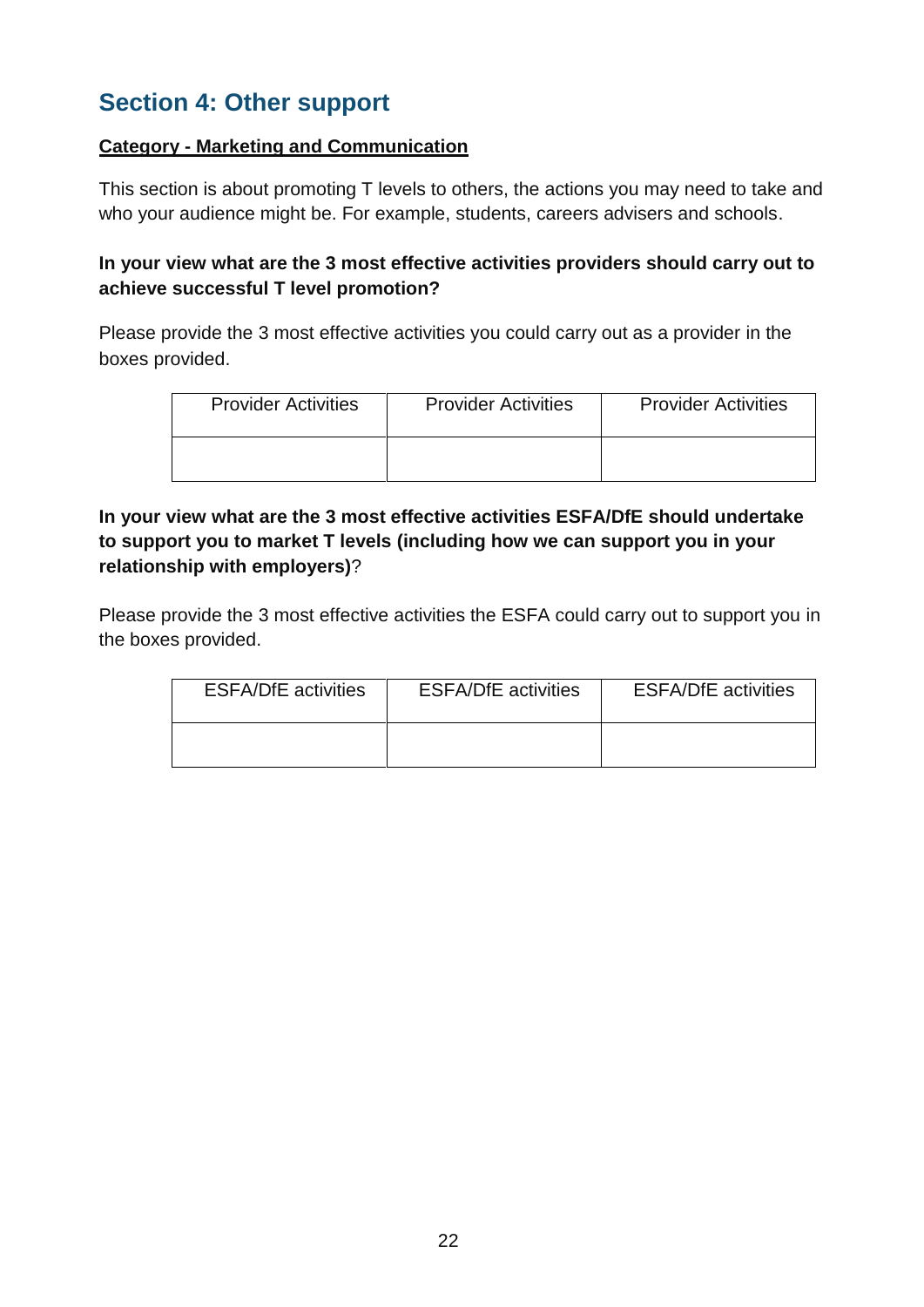#### **Category - Additional Support**

This section is about barriers and any further information needs on T levels, implementation or any other support issues identified as a result of the data collection completion.

#### **What are the 3 most important areas you require clarity on to enable you to plan the introduction of T levels effectively?**

Please provide up to 3 areas in the table.

| Area 1 | Area 2 | Area 3 |
|--------|--------|--------|
|        |        |        |

#### **What do you consider are the 3 most significant barriers to introducing T levels?**

Please state in the table the most important barriers you may face as a provider when introducing T levels.

| <b>Barrier 1</b> | Barrier 2 | <b>Barrier 3</b> |
|------------------|-----------|------------------|
|                  |           |                  |

#### **How do you plan on overcoming any barriers to introducing T levels?**

Please provide details in the free text box of how you will overcome any barriers listed in the previous question.

#### **How could ESFA support you with any of the areas covered in the previous question?**

Please provide up to 3 areas where support would be valuable.

| Area 1 | Area 2 | Area 3 |
|--------|--------|--------|
|        |        |        |

## <span id="page-22-0"></span>**Section 5: Baseline assessment**

**Please note that we are not currently asking you to complete this section and it is not included in the online data collection. We have included it here in the**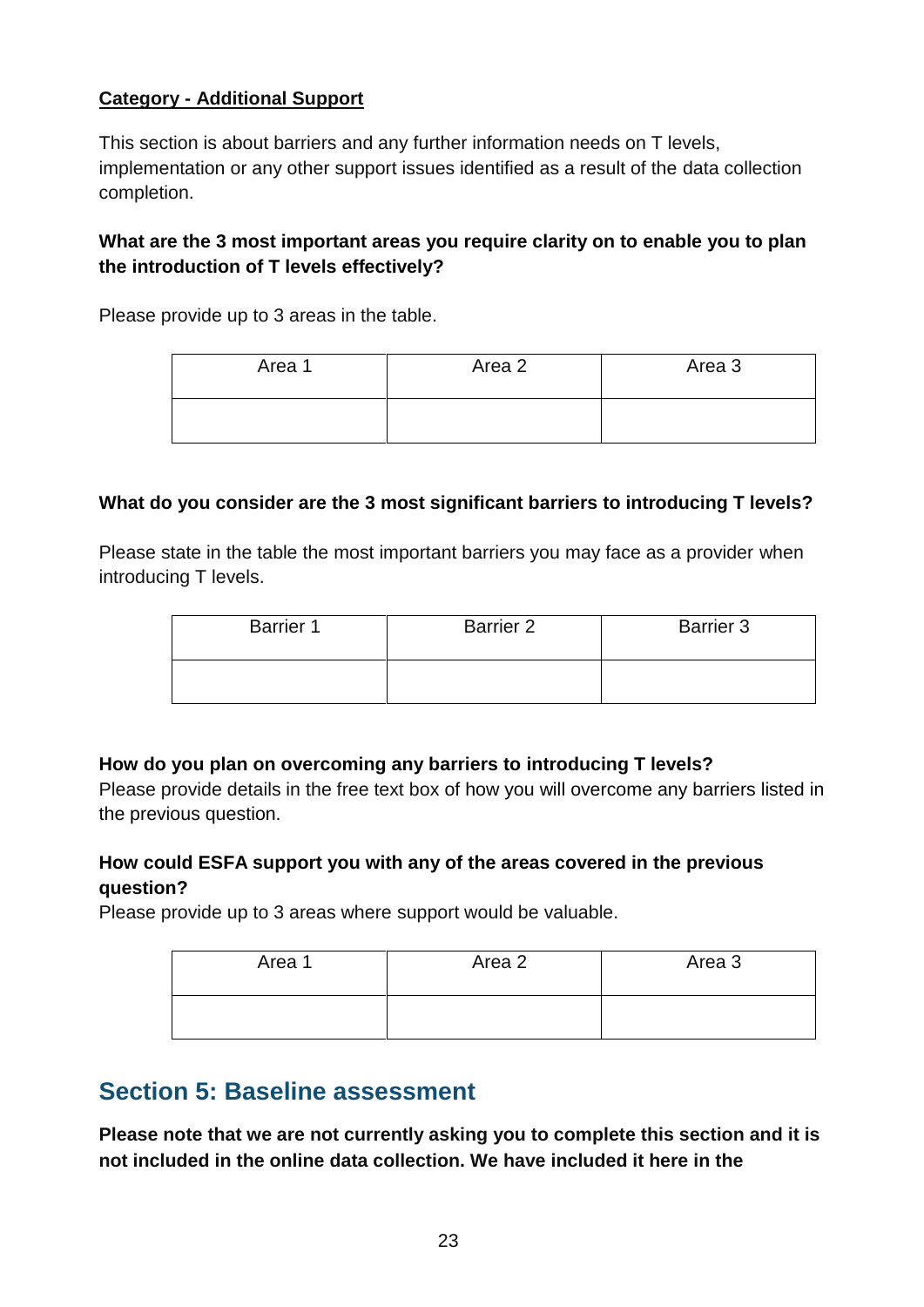#### **guidance notes so that you are aware we will request this type of information in the future.**

The purpose of this section is to assess provider readiness and how it improves over time. We will also use it to monitor progress and adjust our programme accordingly. Initially this section will set a baseline for this ongoing assessment. It will be repeated at regular intervals to assess progress.

Please complete the table assessing your current position against each category. Please insert an X for each phase you think you have met so far. An example is below.

|                                            | Aware | <b>Engaged</b> | <b>Self</b> | <b>Action</b> | <b>On</b> | <b>Ready</b> |
|--------------------------------------------|-------|----------------|-------------|---------------|-----------|--------------|
|                                            |       |                | assessment  |               | track     |              |
| Strategy and direction                     | X     |                | Х           |               |           |              |
| 5 year forward plan                        |       |                |             |               |           |              |
| Management structure<br>and internal comms | X     | Χ              |             |               |           |              |
| Curriculum and<br>teaching aids            | Χ     |                |             |               |           |              |

The tool is designed to capture where your organisation is at in preparing for T levels. You will be at different phases for different categories. For example, to complete this data collection you will have had to consider your strategy and direction concerning T levels and you might consider you are at "Engaged" on this category whereas on Curriculum and Teaching you might consider your position as "Aware". We fully expect most categories to be in one of the first 3 phases at this stage but of course, this will progress over time. The definitions for the phases and categories are below:

## <span id="page-23-0"></span>**Categories**

#### **Strategy and direction**

A clear strategy on how you will implement T levels and the way forward.

#### **5 Year forward plan**

A clear plan of how you will manage implementation of T levels over the next 5 years. This should include which T level routes you will deliver, when and how many students you expect to study each one.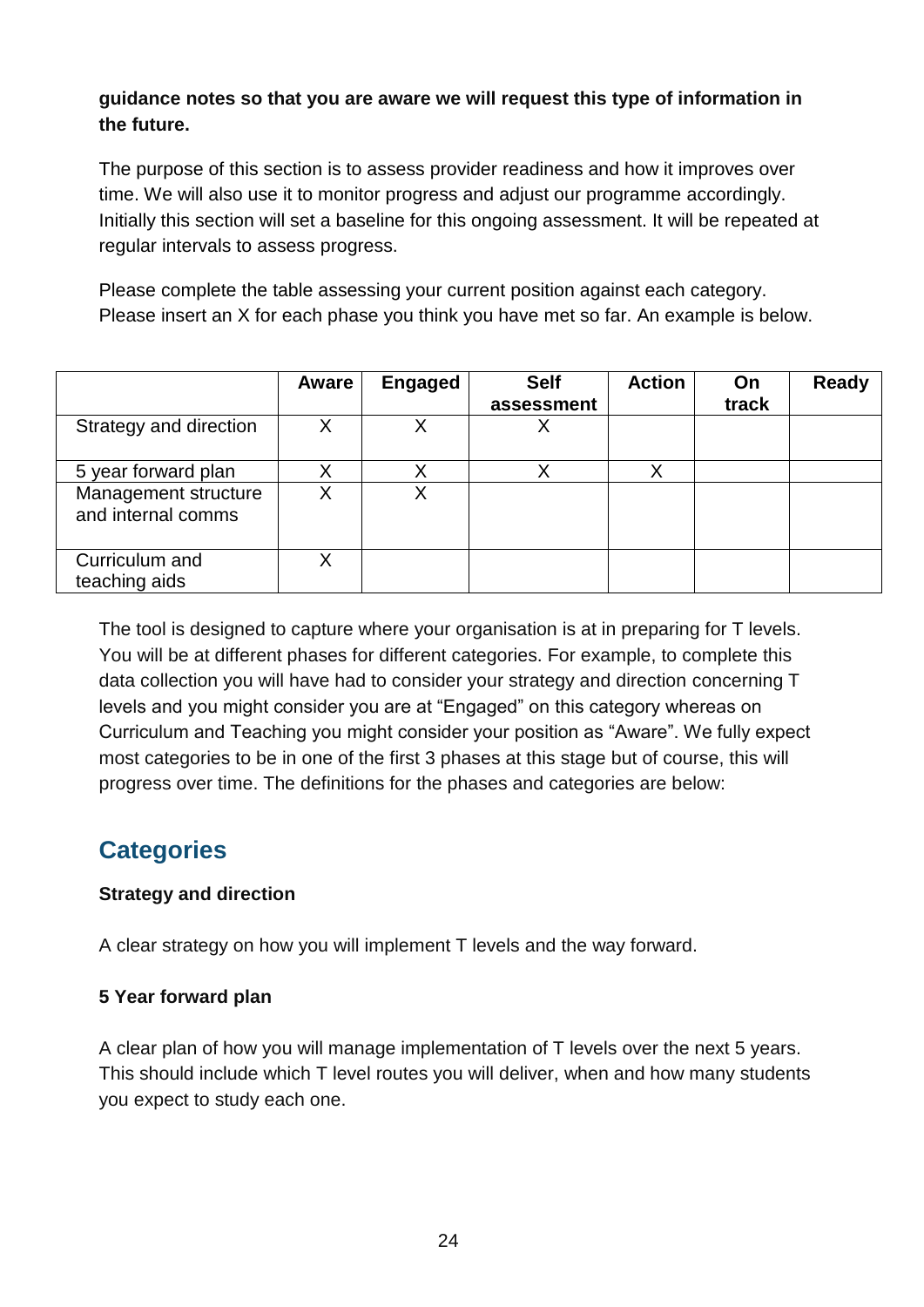#### **Management, structure and internal communications**

The appropriate management and structures are in place to support T level implementation. Appropriate internal communication structures in place to inform and update relevant people timeously**.** 

#### **Curriculum and teaching aids**

How the curriculum will change, the requirements for materials, equipment and aids needed for each T level route and the registration to deliver each T level with each Awarding Organisation.

#### **Staffing**

A staffing strategy including the need for new staffing and upskilling existing staff, to teach T levels and any personal development they may need.

#### **Physical space and class equipment**

The physical space and world class standards of the equipment that will be needed to deliver T levels.

#### **Work placements**

The T level programme will include a substantial work placement of at least 45 days. It should be high quality, structured and outcome-focused. How will this be delivered?

#### **Progression to T levels**

How students not yet ready for T levels will be supported to progress to T levels. For example, through a transition year.

#### **Progression from T levels**

Where will T level graduates move onto on completion, what skilled jobs are available what options are there for study at level 4, or for progression to Higher apprenticeships at level 4 and what needs to be in place to support this.

#### **Internal systems**

How current systems will be reviewed and improved. For example, enrolment, internal audit and accreditation.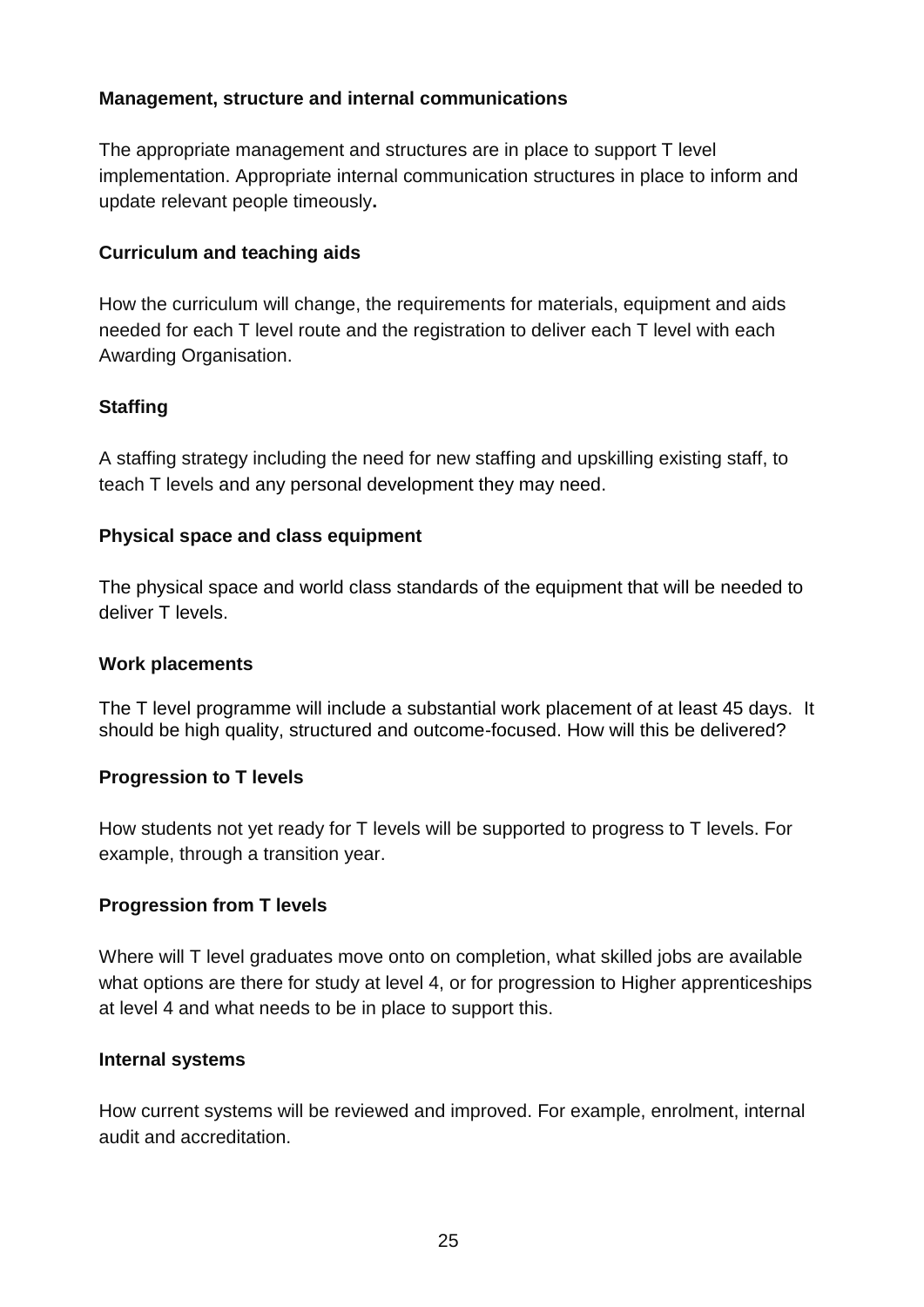#### **Student support**

What additional student support will be needed? For example, transport and use of Bursaries.

#### **External partnerships**

How will you maintain, or develop, relationships with external partners. For example, with employers, schools and careers advisers.

#### **External marketing strategy**

Your marketing approach and strategy to promote T levels to others. For example, students and schools.

#### **Overall readiness for T levels**

You own assessment of your overall readiness for T levels taking into account the other categories.

## <span id="page-25-0"></span>**Phases**

#### **Aware**

We are aware of the T level roll out timetable. We realise it will have an impact on our provision and status quo is not an option.

#### **Engaged**

Our senior management team, governors and staff have received a briefing on the rollout. We have started to work to assess the impact on our provision.

#### **Self-assessment**

We have conducted a thorough self-assessment covering the areas listed and the 11 T level routes and have identified all the actions we need to take.

#### **Action**

We have a full development plan in place with detailed actions and the actions have senior named owners.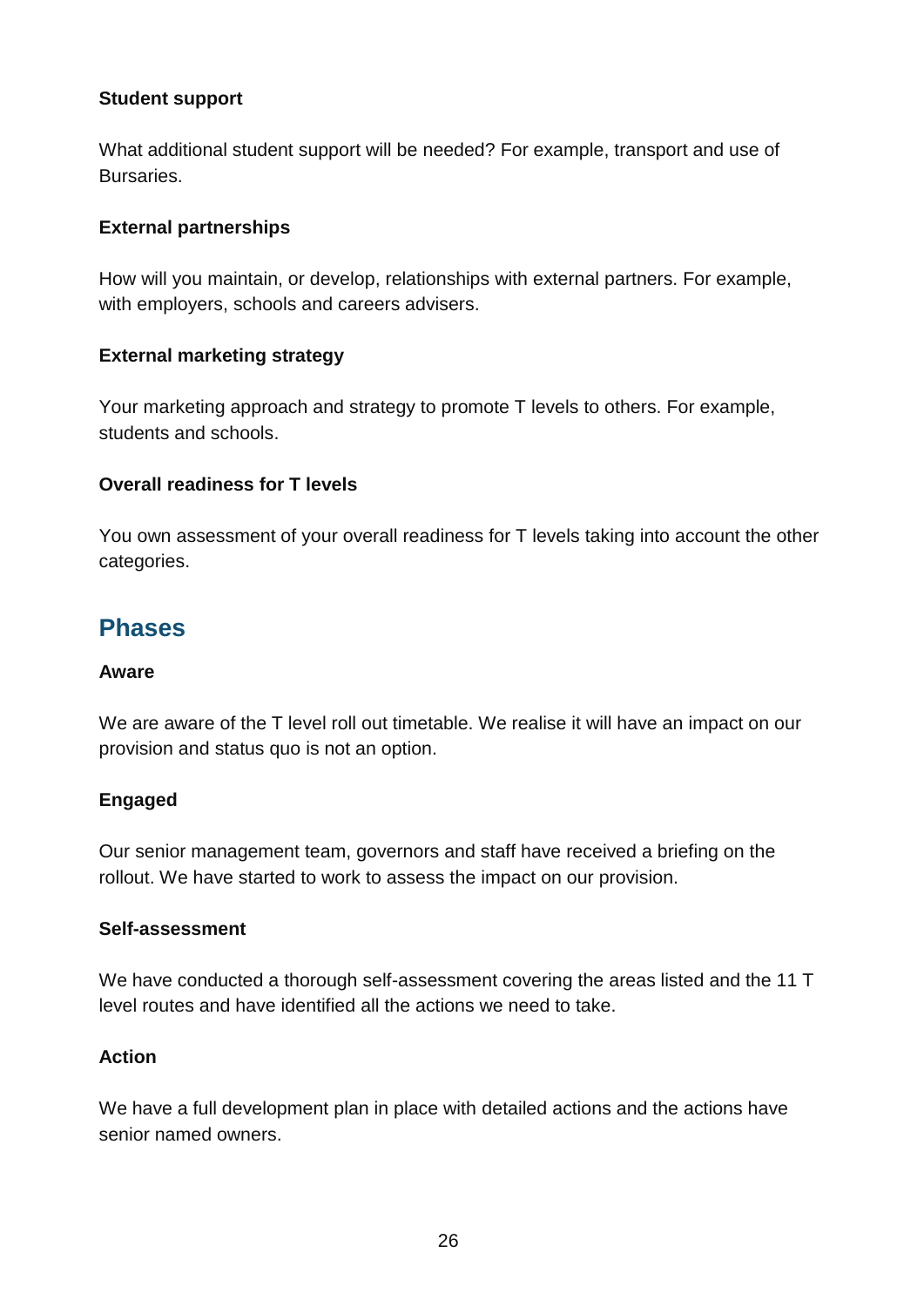#### **On Track**

Our plan in is on track to be fully implemented in line with the T level roll out timetable.

#### **Ready**

On this category, we are ready to move to the next stage of implementation and ultimately are ready to implement T levels.

|                           | Aware | <b>Engaged</b> | Self -<br><b>Assessment</b> | <b>Action</b> | On<br><b>Track</b> | <b>Ready</b> |
|---------------------------|-------|----------------|-----------------------------|---------------|--------------------|--------------|
| Strategy and              |       |                |                             |               |                    |              |
| <b>Direction</b>          |       |                |                             |               |                    |              |
| 5 Year Forward            |       |                |                             |               |                    |              |
| Plan                      |       |                |                             |               |                    |              |
| Management,               |       |                |                             |               |                    |              |
| Structure and             |       |                |                             |               |                    |              |
| Internal                  |       |                |                             |               |                    |              |
| Communications            |       |                |                             |               |                    |              |
| Curriculum and            |       |                |                             |               |                    |              |
| <b>Teaching Aids</b>      |       |                |                             |               |                    |              |
| <b>Staffing</b>           |       |                |                             |               |                    |              |
| Specialist space          |       |                |                             |               |                    |              |
| and equipment             |       |                |                             |               |                    |              |
| <b>Work Placements</b>    |       |                |                             |               |                    |              |
| Progression to T          |       |                |                             |               |                    |              |
| levels                    |       |                |                             |               |                    |              |
| Progression from T        |       |                |                             |               |                    |              |
| levels                    |       |                |                             |               |                    |              |
| <b>Internal Systems</b>   |       |                |                             |               |                    |              |
| <b>Student Support</b>    |       |                |                             |               |                    |              |
| External                  |       |                |                             |               |                    |              |
| Partnerships              |       |                |                             |               |                    |              |
| <b>External marketing</b> |       |                |                             |               |                    |              |
| strategy                  |       |                |                             |               |                    |              |
| <b>Overall readiness</b>  |       |                |                             |               |                    |              |
| for T levels              |       |                |                             |               |                    |              |